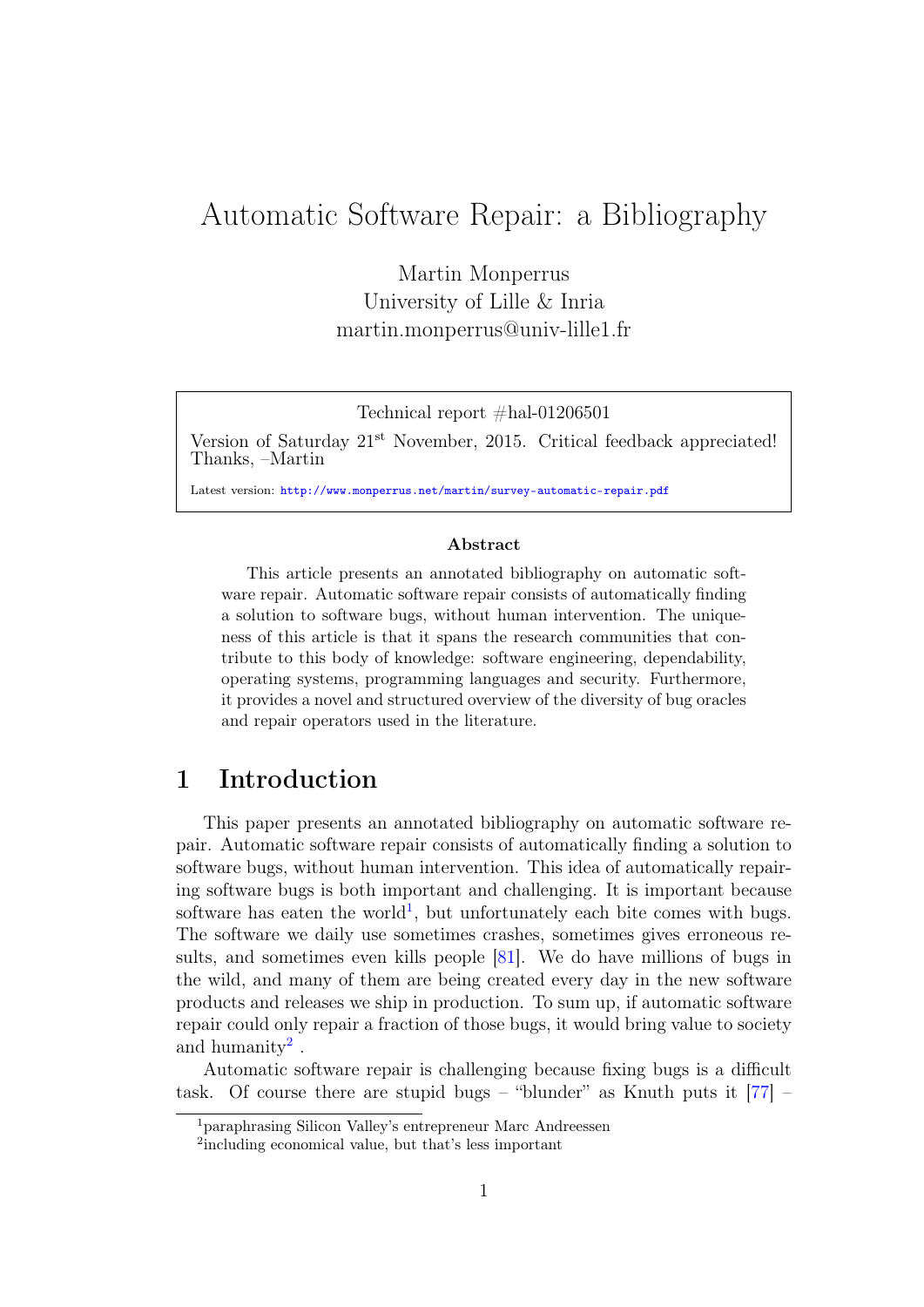that can be trivially fixed. However, any programmer, whether professional or hobbyist, remembers a bug that took her hours, if not days and weeks to be understood and fixed, these are the "hairiest bugs" [\[39\]](#page-23-0). For those bugs, automatic repair is a challenging human-competitive task.

The goal of this paper is to draw the big picture of automatic software repair. In particular, I aim at presenting two families of automatic repair techniques: behavioral repair and state repair. The former is about automatically modifying the program code; the latter is about automatically modifying the execution state at runtime. The primary intended audience is researchers in computer science, with a focus on the research communities that contribute to this body of knowledge: software engineering, dependability, operating systems, programming languages and software security. Each section also provides an introductory explanation of the key concepts behind automatic repair, which could be of high interest for practitioners and curious students. The margin notes are here to help their reading, and to help the usage of this document as course note.

As any bibliographic survey, there is a will of completeness: I aim at covering all important works of the field published at the time of writing those lines (Fall 2015). The inclusion criterion is my own appreciation of novelty and significance. If several papers contain the same idea, I select only one, the best one, esp. if they come from the same authors. But the literature is vast, and I have surely forgotten important works<sup>[3](#page-1-0)</sup>. In particular, the main pitfall I encountered for this bibliography was the terminology: the same concept "repair" has several names in the literature: patch, fix, heal, recover, etc. Table [1](#page-2-0) lists the main ones, as well as example notable references that use the term. In my work and this paper, I use the term "repair". I prefer "repair" because a program has something mechanical in nature, which fits well the daily usage of the word "repair". Also, it is the name used by most excellent papers in the field.

To my knowledge, there is no comparable bibliography in the literature. The look-back paper by Le Goues et al. [\[85\]](#page-26-1) is close but only covers a fraction of the papers, and only on behavioral repair. On the contrary, Rinard [\[133\]](#page-30-0) only focused on runtime repair. Yet, there are surveys in related fields, for instance for fault-tolerance [\[164\]](#page-32-0), fault localization[\[138,](#page-30-1) [173\]](#page-33-0), algorithmic debugging [\[147\]](#page-31-0) to only name a few.

The remainder of this paper reads as follows. Section [2](#page-2-1) briefly presents the core concepts of automatic repair. Section [3](#page-3-0) discusses the main approaches of behavioral repair and Section [4](#page-11-0) is about state repair. Section [5](#page-17-0) is dedicated to the empirical works that aim at understanding the foundations of automatic repair. Section [6](#page-17-1) is an account on papers that are not directly about automatic repair yet have a close connection.

<span id="page-1-0"></span><sup>&</sup>lt;sup>3</sup>I apologize in advance for the missing references, and I would be grateful if you point them to me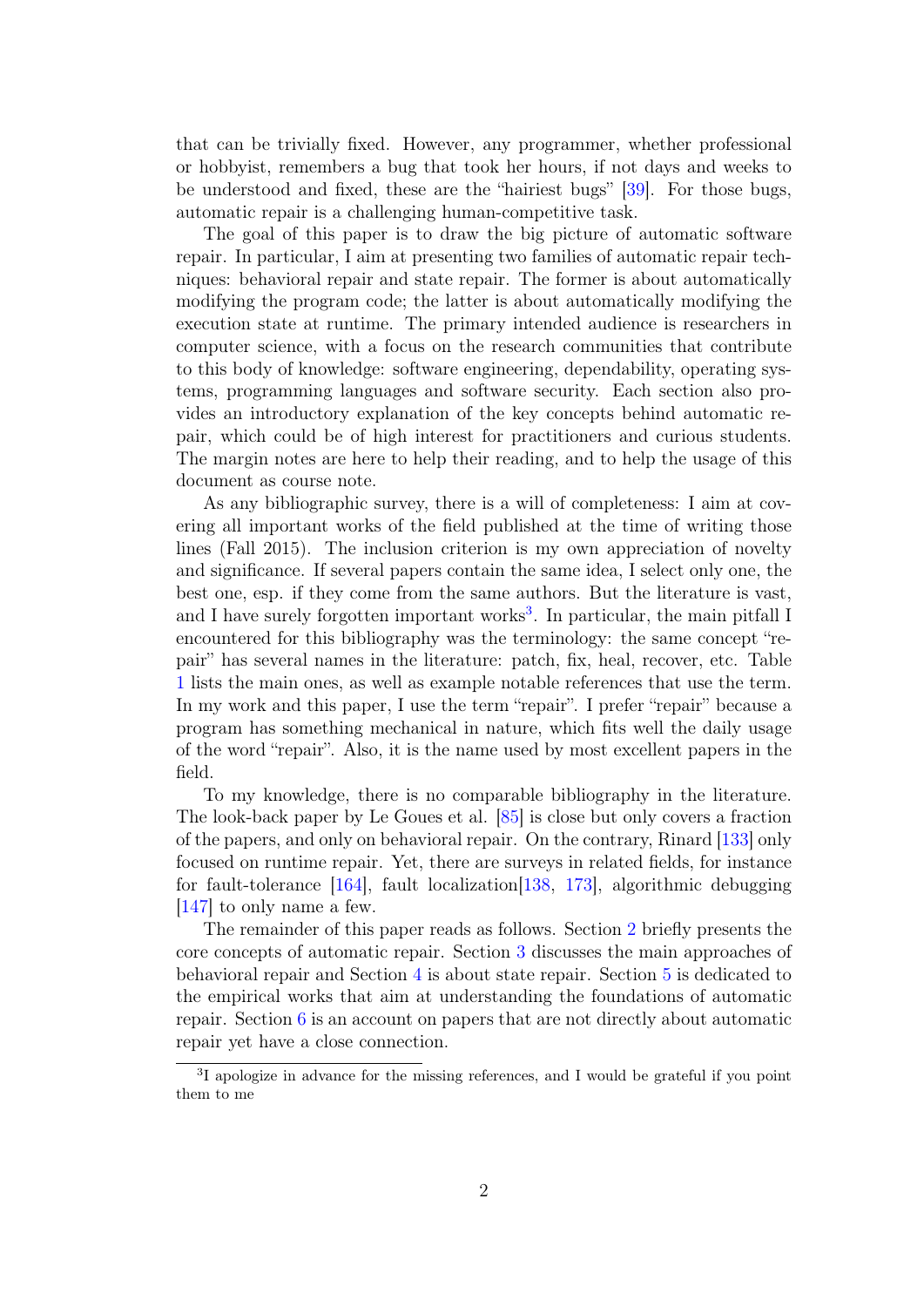| Expression                                             | Example Ref.       |
|--------------------------------------------------------|--------------------|
| automatic repair (program repair, self-repair)         | [84, 94, 122, 112] |
| automatic fixing (bug fixing, program fixing)          | [91, 170]          |
| automatic patching                                     | [171, 142, 90, 76] |
| healing (self-healing)                                 | [50, 140, 143]     |
| automatic correction (self-correcting)                 | [83, 74]           |
| automatic recovery (self-recovering)                   | [154, 18]          |
| resilience                                             | [140, 26]          |
| automatic workaround                                   | <b>22</b>          |
| survive (survival, survivability)                      | [109, 127, 133]    |
| rejuvenation                                           | $\left[59\right]$  |
| biological metaphors: allergies, immunity, vaccination | [127, 144, 93, 67] |

<span id="page-2-0"></span>Table 1: The diverse terminology of automatic software repair

# <span id="page-2-1"></span>2 Core Concepts for Automatic Repair

Automatic repair is about bugs. The literature is full of synonyms for "bug": defect, fault, error, failure, mistake, etc. There are rather accepted definitions failure between faults, errors and failures  $[9]$ : a *failure* is an observed unacceptable error behavior; an *error* is a propagating incorrect state prior to the failure (without fault yet having being noticed); a *fault* is the root cause of the error (in particular incorrect code). Although the relative clarity of those three concepts, one can hardly say that the literature, incl. the most recent papers, sticks to those definitions. Furthermore, if we only consider the repair literature, there is absolutely no emerging separation between "automatic repair of failures", "automatic repair of errors" and "automatic repair of faults". Since, we need a common concept for all words, I like the term "bug" as an umbrella word because of its intuitiveness and wide usage. For this paper, I use the following bug definition. A bug is a deviation between the expected behavior of a program execution and what it actually happened.<sup>[4](#page-2-2)</sup>

This definition of bug involves the notions of "behavior", "execution", "program" but has an implicit third subject: the observer, or reference point, that deems the behavior unexpected. This "observer" can obviously be a human specification user saying "this output is not correct". It is also classically a *specification*, in its most general meaning: a specification is a set of expected behaviors. Specifications are polymorphic: they can be natural language documents, formal logic formulas, test suites, etc. They can even be implicit: for instance the specification "the program shall not crash on any input" holds for many programs while not often being explicitly written. To some extent, the user saying "this output is not correct", is stating the specification on the fly. Consequently, automatic repair always refers to a specification and yields the following def-

<span id="page-2-2"></span><sup>4</sup>Note that some authors use "intended" instead of "expected", I prefer the latter because it's really the viewpoint of the user or client that matters, not the viewpoint of the engineer who designed and developed the software.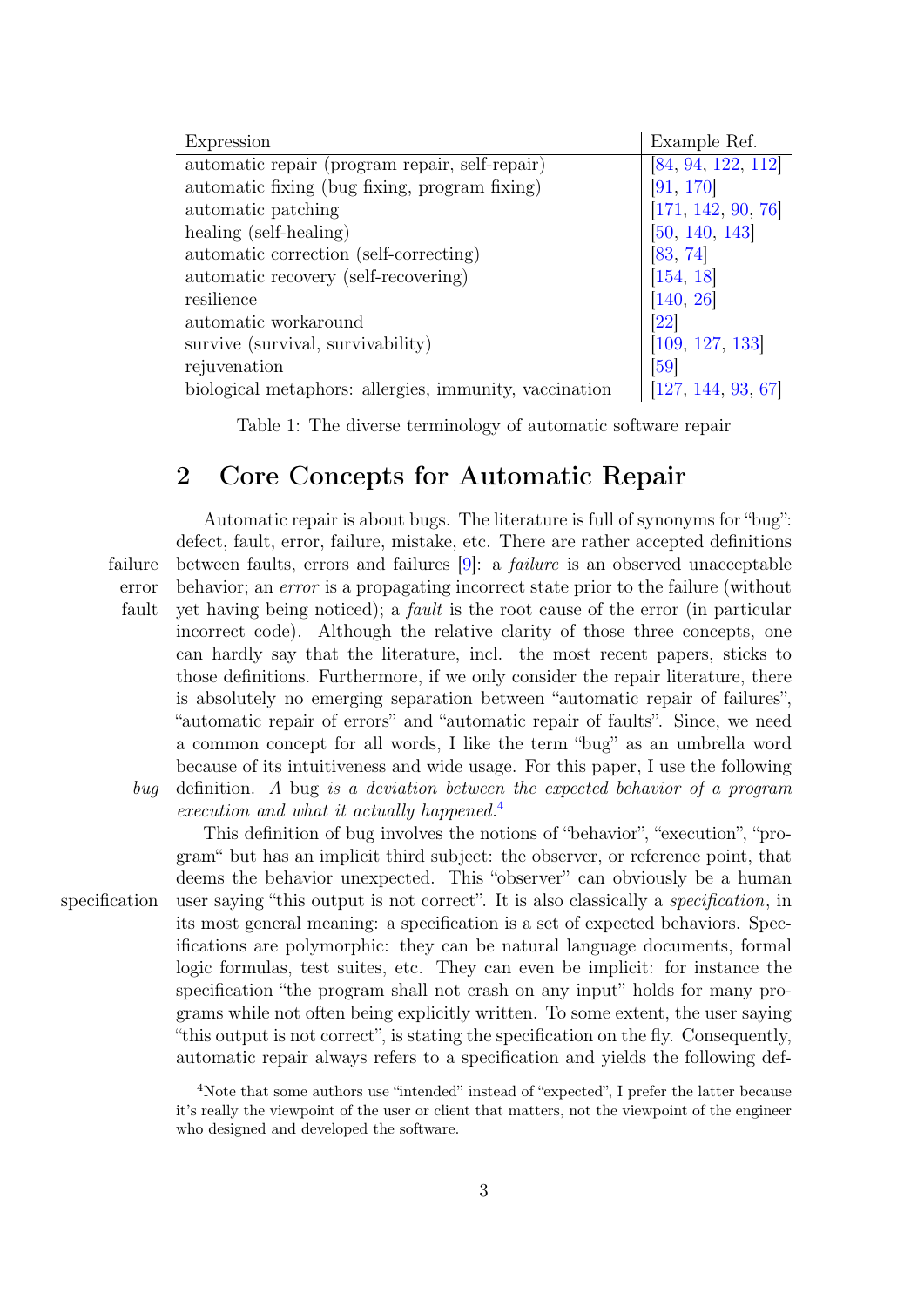inition of automatic repair. Automatic repair is the transformation of an unacceptable behavior of a program execution into an acceptable one according to a specification.

oracle A concept that is close to the one of specification is the one of oracle. Simply put, an oracle determines whether the result of executing a program is correct [\[155\]](#page-32-2). To this extent, specification and oracle refer to the same thing: expectation, acceptability, correctness. However, there is a major difference between both. An oracle is only a part of specifications, it is the part related to the expected output (when one such exists). In addition, a specification contains information about the input ranges, about non-functional properties, etc. For instance, a test suite is a specification, it contains test cases, which

themselves contain assertions, the latter being the oracles.

bug oracle With respect to repair, the oracles can be split in two: the bug oracle refers regression oracle to the oracle that detects the unexpected behaviors; the regression oracle refers to the oracles that check that no new bugs have been introduced during repair. The reason is that the program upon repair already satisfies all regression oracles, but a repair transformation may accidentally introduce a regression. There are more formal definitions of specification and oracle in the literature [\[155,](#page-32-2) [12\]](#page-21-2) but they do not bring much in the context of this paper.

bug class Finally, a repair technique often targets a *bug class*<sup>[5](#page-3-1)</sup>. A bug class is an abstract concept referring to a family of bugs that have something in common: the same symptoms, the same root cause, the same solution [\[111\]](#page-28-2). For instance, well known bug classes include off-by-one errors, memory leaks, etc. However, there are many bug classes for which there are no clear definition and scope in the literature, and some of them even miss a name. While some initial taxonomies exist [\[166,](#page-32-3) [37\]](#page-22-1), building a comprehensive taxonomy of bug classes will require years of research.

# <span id="page-3-0"></span>3 Behavioral Repair

Behavioral repair consists of changing the behavior of the program under repair, i.e. changing its code. The modification can be done on source code, but also on binary code (e.g. Java bytecode or x86 native code). Behavioral repair can be done offline or online at runtime.

When done offline, behavioral repair may happen in the development environment (IDE) of maintenance developers or in a continuous integration server. When done at runtime, it can be at testing time or in production. Technically, behavioral repair at runtime involves a kind of dynamic software update (DSU), which is a research topic per se.

<span id="page-3-1"></span><sup>5</sup>or fault class, or error class, etc.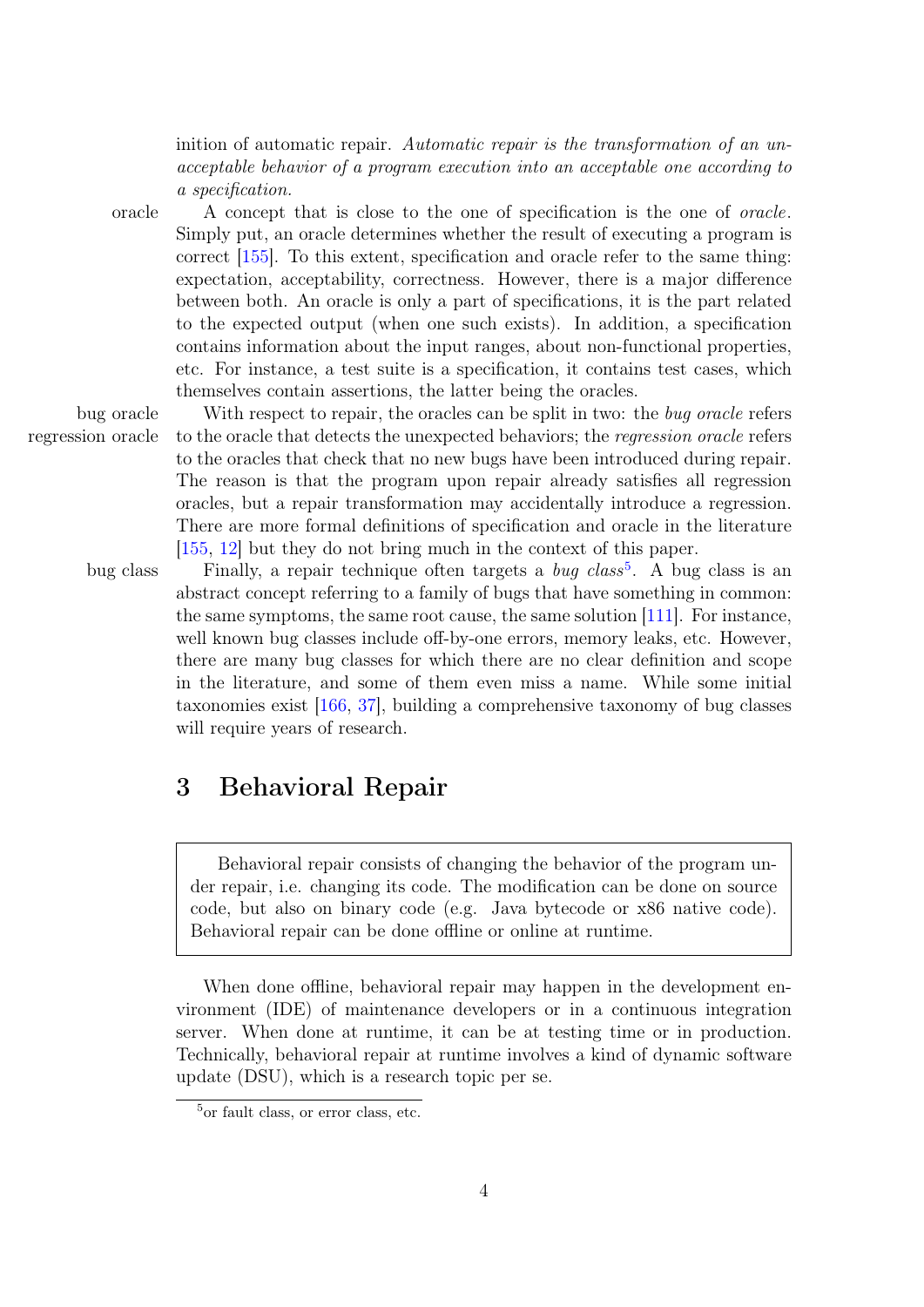| Operator                                                  | Example<br>Ref.    |
|-----------------------------------------------------------|--------------------|
| add/remove/replace code                                   | [171, 6]           |
| add a precondition                                        | [31, 90]           |
| replace a condition                                       | [31, 115]          |
| replace assignment RHS                                    | [52, 115, 69]      |
| addition or removal of method calls                       | $\left[ 28\right]$ |
| adding a modulo for array read, truncating data for array | [90]               |
| write                                                     |                    |

<span id="page-4-1"></span>Table 2: Examples of repair operators for behavioral repair

repair operator Behavioral repair involves a *repair operator*<sup>[6](#page-4-0)</sup> which is a kind of modification on the program code. For instance, one repair operator is the addition of a precondition, as shown below.

> $+$  if (age  $>=18$ ) serve adult content ()

The literature defines many different repair operators, that will be presented below and that are summarized in Table [2.](#page-4-1) Sometimes the repair oprepair template erator involves a *repair template*<sup>[7](#page-4-2)</sup>, which is a parameterized snippet of code repair model which targets the repair a specific bug class. A repair model  $[103]$  $[103]$  is a set of repair operators.

> For instance, when considering a test suite as specification [3.1.1,](#page-4-3) a problem statement of behavioral repair is given a program and its test suite with at least one failing test case, create a patch that makes the whole test suite passing. This problem statement can be called test-suite based repair [\[111\]](#page-28-2), and has been famously explored by Genprog, presented in Section [3.1.1](#page-4-3)

## 3.1 Repair & Oracles

As presented in Section [2,](#page-2-1) automatic repair is with respect to an oracle. I choose to order the related work by the kind of oracle they consider.

#### <span id="page-4-3"></span>3.1.1 Test Suites

A test suite is an input-output based specification. In modern objectoriented software, the input can be as complex as a set of interrelated objects built with a rich sequence of method calls, and the output can also be a sequence of method calls that observe the execution state and behavior in various ways. In test-suite based repair, the failing test case acts as a bug oracle, the remaining passing test cases act as a regression oracle.

Genprog Genprog is a seminal and archetypal test-suite based repair system developed at the University of Virginia [\[171,](#page-33-2) [172,](#page-33-3) [42\]](#page-23-2). Genprog uses three repair

<span id="page-4-0"></span> $6<sup>6</sup>$  or "repair action"

<span id="page-4-2"></span><sup>7</sup>or "repair strategy" or "fix schema" [\[170\]](#page-33-1)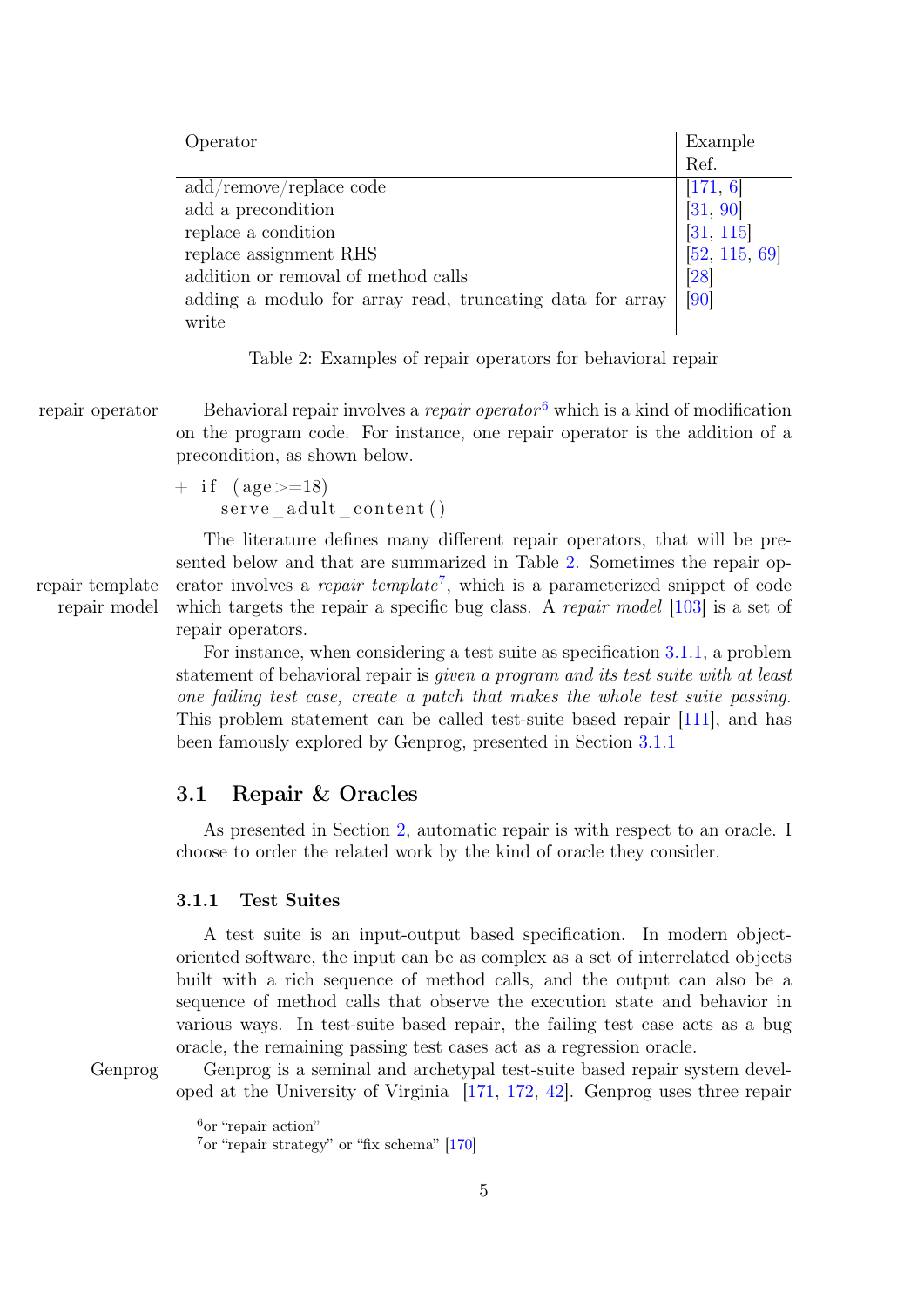operators that are mutations over the abstract syntax trees (AST): deletion of AST nodes addition of AST nodes,and replacement of existing nodes. For addition and replacement, the nodes are taken from elsewhere in the code base. This is called the redundancy assumption [\[104,](#page-28-4) [11\]](#page-20-2). Genprog is able to handle real-world large scale C code. The largest evaluation of Genprog [\[84\]](#page-26-2) claims that 55 out of 105 bugs can be fixed by Genprog. Those results have been later questioned, as discussed in [5.](#page-17-0) The Genprog thread of ideas yielded other papers in the original team [\[137,](#page-30-3) [53\]](#page-24-2) and other laboratories [\[123,](#page-29-3) [125\]](#page-29-4).

- EXP Much before Genprog, in the mid 90ies, Stumptner and Wotawa [\[156\]](#page-32-4) have proposed automatic repair in a simple toy language called EXP. The specification is a set of test cases (i.e. a test suite). To my knowledge, it is the first occurrence of test-suite based repair in the literature.
	- Arcuri [\[7,](#page-20-3) [5,](#page-20-4) [6\]](#page-20-1) defines 7 repair operators based on abstract syntax tree Jaff modification. For instance, for "promote mutation", a node is replaced by one of its child. The operators are stacked in a random way. The prototype implementation, called Jaff, handles a subset of Java and is evaluated on toy programs.
- Mutation Debroy and Wong [\[30,](#page-22-4) [117\]](#page-29-5) propose to use standard mutations from the mutation testing literature to fix programs. Consequently, their repair models are: replacement of an arithmetic, relational, logical, increment/decrement, or assignment operator by another operator from the same class; decision negation in an if or while statement. Conventionally, they locate fault statements with a spectrum based fault localization technique, Tarantula [\[66\]](#page-25-5). Nica et al. [\[117\]](#page-29-5) also use mutations for repair. Compared to Debroy and Wong, they comprehensively explore the space of all mutations.
- Metaprogram The key idea of Kern and Esparza [\[74\]](#page-25-2) is to generate a meta-program that integrates all possible mutations according to a mutation operator. The mutations that are actually executed are driven by meta-variables. A repair is a set of values for those meta-variables. The meta-variables are valued using symbolic execution.
	- Semfix NGuyen et al. [\[115\]](#page-29-2) proposed an approach for repair based on symbolic execution and code synthesis. The location of the repair is found with angelic debugging [\[23\]](#page-21-3), then the repaired expression is synthesized with input-output component synthesis [\[63\]](#page-24-3). The repaired locations are right hand side (RHS) of assignments and boolean conditionals, the synthesized expressions mix arithmetic and first-order logics. The implementation works on C code.
		- PAR The PAR system [\[76\]](#page-25-1) is an approach for automatically fixing bugs of Java code. PAR is based on repair templates: each of PAR's ten repair templates represents a common way to fix a common kind of bug. For instance, a common bug is the access to a null pointer, and a common fix of this bug is to add a nullness check just before the undesired access: this is template "Null Pointer Checker". Some templates are parameterized by variables, for instance the "Null Pointer Checker" template takes a variable name as parameter. The templates are applied and tested in a random search manner.

Nopol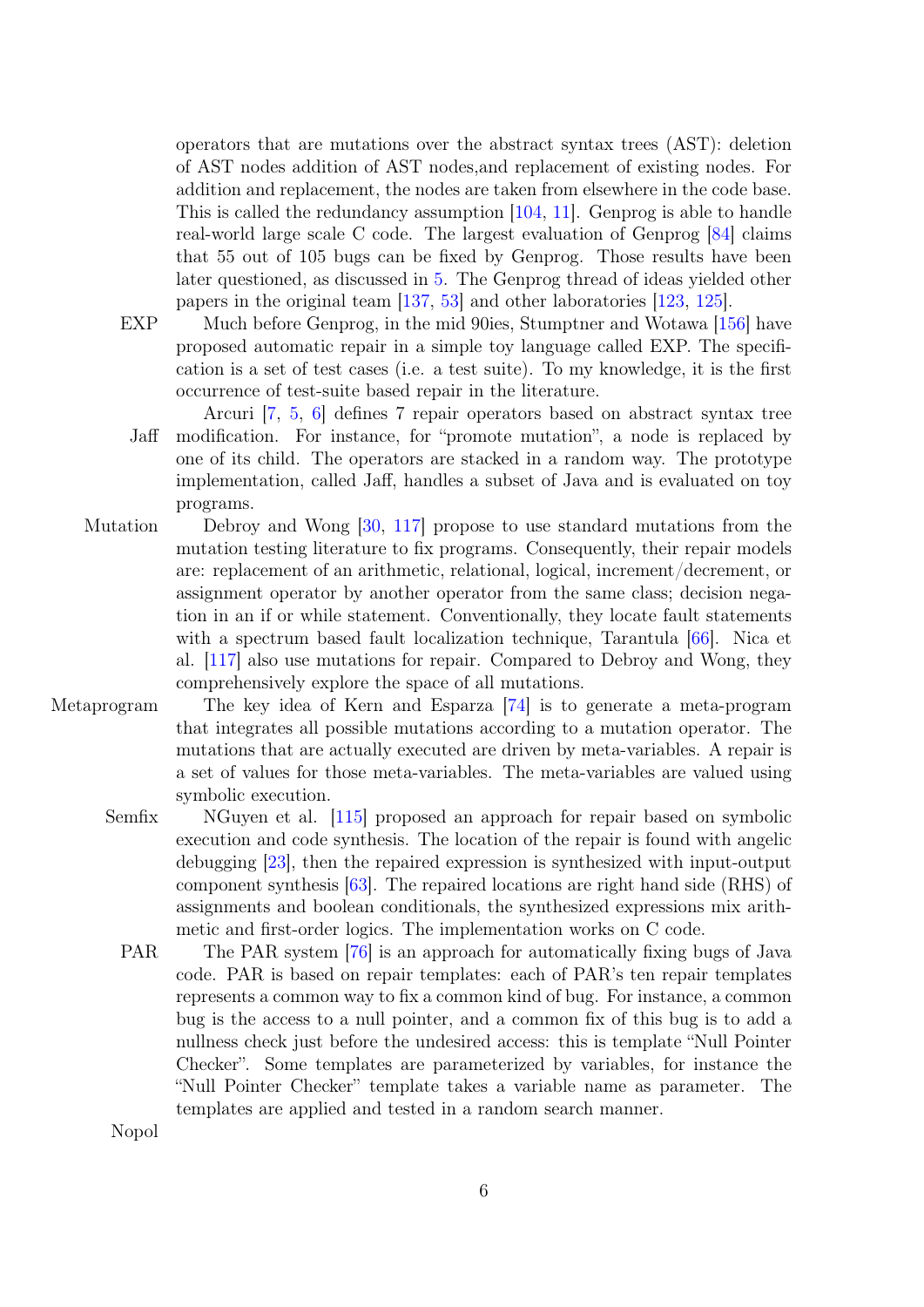Nopol [\[31\]](#page-22-2) targets a specific fault class: conditional bugs. It repairs programs by either modifying an existing if-condition or adding a precondition (aka. a guard) to any statement or block in the code. The modified or inserted condition is synthesized via input-output based code synthesis with SMT [\[63\]](#page-24-3) and predicate switching [\[175\]](#page-33-4). The Nopol system has been extended for also repairing infinite loops [\[102\]](#page-28-5).

- Relifix Tan and Roychoudhury proposed Relifix, a repair system dedicated to fixing regression bugs [\[161\]](#page-32-5). The approach consists of 8 repair templates, some being transformation operators, the other being parameterized repair templates. The key idea of Relifix is that the templates application are driven by the past changes, for instance, template "add statement" only add statements that were involved in the previous commits related to the regression.
- DirectFix Mechtaev et al. also perform test-suite based repair [\[105\]](#page-28-6), with the noble goal of synthesizing simple patches. In order to do so, the assume a very specific kind of programs: those that can be expressed as trace formulas (related to boolean programs of [\[54\]](#page-24-4)). Under this assumption, they can state the repair problem as a Maximum Satisfiability (MaxSAT) problem, where the smallest patch is the one that satisfies the most constraints.
	- SPR SPR [\[98\]](#page-27-4) defines a set of staged repair operators so as to early discard many candidate repairs that cannot pass the supplied test suite. This allows for exhaustively exploring a small and valuable search space.
- CodePhage The idea of Codehage [\[145\]](#page-31-4) is to transfer a check from one application to another application to avoid crashes. The system assumes an error-triggering input that crashes one application but not the other one. The considered errors are out of bounds access, integer overflow, and divide by zero errors. The missing check is inferred from a symbolic expression over the input fields and validated by a regression test suite.
- SearchRepair Ke and colleagues proposes SearchRepair [\[73\]](#page-25-6), a system inspired from code search. SearchRepair first indexes code fragments as SMT constraints, then at repair time, a fragment is retrieved by combining the desired input-output pairs and the fragments in a single constraint problem. The system is evaluated on small C programs written by students in an online course.

Prophet Prophet [\[97\]](#page-27-5) is a repair system that uses past commits to drive the repair. What is learned on past commits from version control systems is a probability distribution over a set of features of the patch. This probability distribution is then used to both speed up the repair and increase the likelihood to find correct patches. The evaluation is done on 69 real world defects from the Genprog benchmark, and shows that 15 correct repairs are found.

#### 3.1.2 Pre- and Post Conditions

Some works use classical pre- and post-conditions  $\dot{a}$  la design-by-contract [\[110\]](#page-28-7) as oracle for repair.

He and Gupta [\[56\]](#page-24-5) use pre- and post-conditions to compute "hypothesized program states" (from the post condition) and "actual program states' (from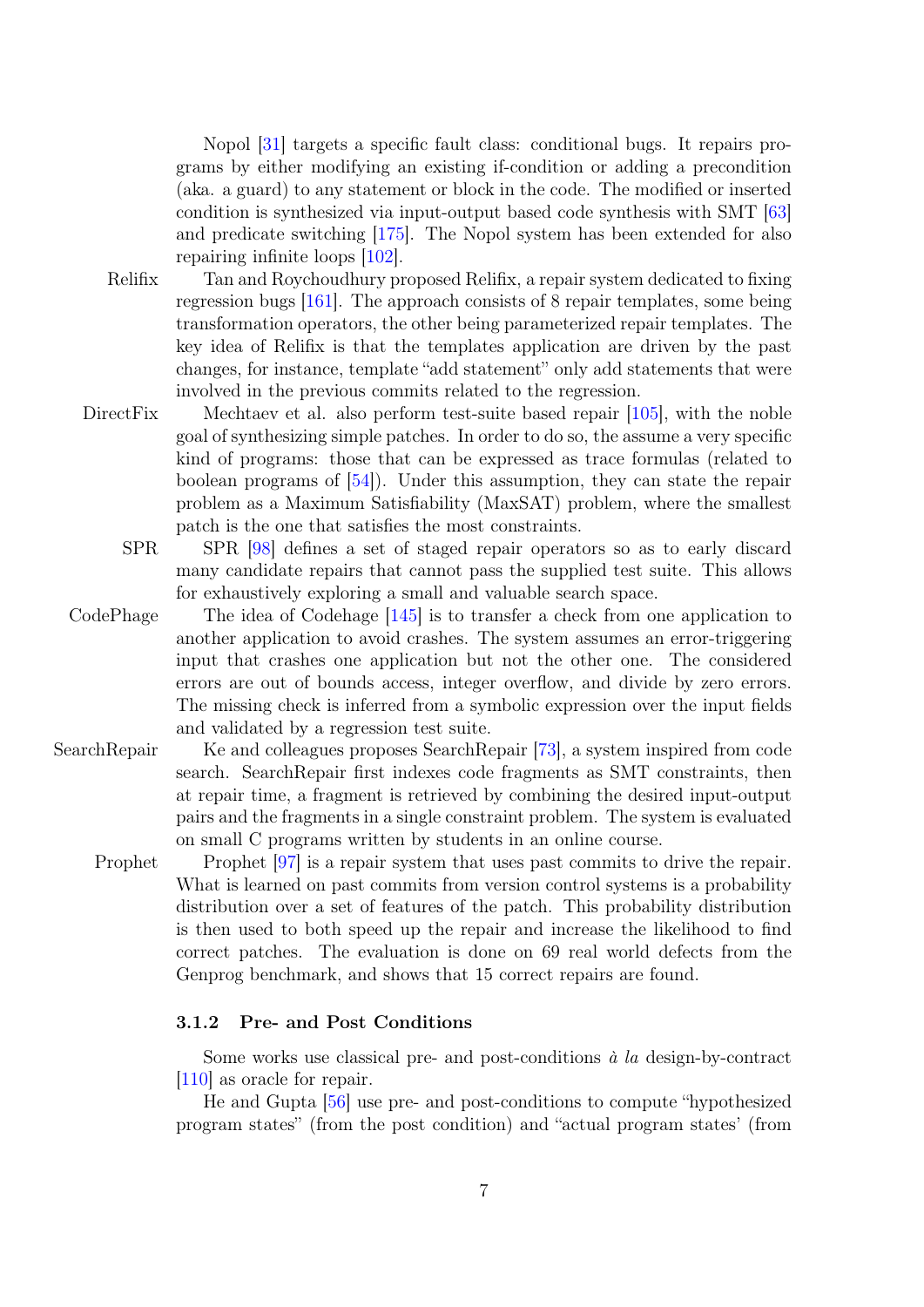the failing input). The repair operators consist of changing the LHS or RHS of assignments, or changing a boolean condition with simple modifications (change variable, change relational operator) so that the hypothesized program state becomes compatible with the actual program state. A classical test suite is used for detecting regressions.

AutoFix-E AutoFix-E is an approach by Wei et al. [\[170,](#page-33-1) [174\]](#page-33-5), it generates fixes for Eiffel programs, relying on contacts (pre-conditions, post-conditions, invariants). AutoFix-E uses four repair templates that consist of a snippet and an empty conditional expression to be synthesized. The key intuition behind AutoFix-E is that both the snippet code and the conditional expression are taken from the existing contracts.

Alloy for repair Gopinath et al. [\[52\]](#page-24-1) uses pre- and post-conditions written in the Alloy specification language. The function body is also translated to Alloy formulas. Then, the bounded verification mechanism of Alloy is used both to detect bugs (similar to [\[60\]](#page-24-6)) and to identify the repair. The repair operators are changing the RHS of assignments and modifying existing if-conditions.

> Könighofer and Bloem [\[78\]](#page-25-7) considers assertions as specifications in programs that can be translated to SMT. The approach is static and the repair is shown to not violate the assertion for the considered input domain. The approach is based on repair templates, such as changing the RHS of assignments or changing an arithmetic expression by a linear combination. The templates holes are filled by the SMT solver.

#### 3.1.3 Abstract Behavioral Models

An abstract behavioral model, such as a state machine encoding the object state and the corresponding allowed method calls can be used to drive the repair.

In 2006, before Genprog, Weimer [] proposed a first patch generation technique. It requires as input a safety policy (i.e. a typestate property or an API usage rule) and the control-flow graph of a method. The whole approach is static: the bug is detected as a static violation of the safety property, and the correctness condition of the patch is only to pass the safety check. Interestingly, the word does not mention the term "repair", it was not in the Zeitgeist at this time.

Pachika Dallmeier et al. [\[28\]](#page-22-3) presented Pachika, an approach for repairing Java programs. The idea of Pachika is to first infer an object usage model from executions, and then to generate a fix for failing runs in order to match the inferred expectedly correct behavior. The evaluation consists of fixing 18 bugs of ASPECTJ (75KLOC) and 8 of RHINO (38KLOC). The two repair operators of Pachika are addition and removal of method calls. The main difference with the previous approach is that the behavioral model is mined, and not given.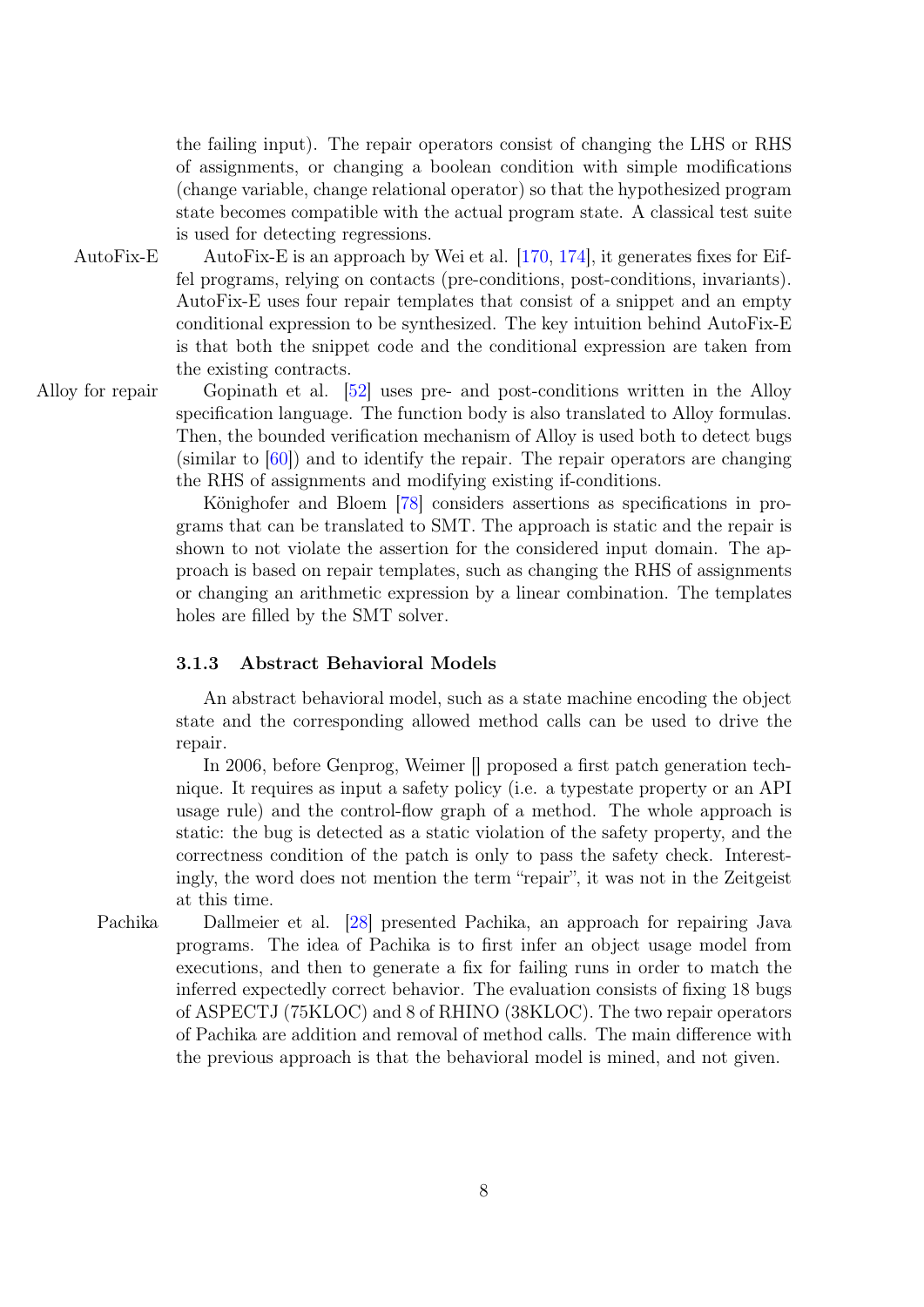### 3.2 Static Analysis

Static analysis tools outputs errors and warnings. It is possible to automatically repair them. In this case, the correctness oracle is the static analysis itself.

.NET Logozzo and Ball [\[94\]](#page-27-0) proposes a repair approach on top of their static analysis toolchain for .Net code. For a set of fault class identified statically (e.g. off-by-one errors), they propose a corresponding repair operations. The repair operators are specific to each fault class, for instance, it is adding a precondition, changing the size of an array allocation, etc. The static analysis is run again to verify the correctness of the repair.

Arithmetic overflow Logozzo and Martel [\[95\]](#page-27-6) targets a specific fault class in integer arithmetic (linear combinations). The arithmetic overflow is detected statically, and the suggested fix is a re-ordering of the arithmetic operations. The fix ensures that that the overflow cannot happen anymore. On arithmetic overflows, there is also the work by Cocker et al. [\[25\]](#page-22-5).

Buffer overflow Muntean etl al. [\[113\]](#page-28-8) statically detects buffer overflows. Then they have templates parameterized by a variable. The correct variable to be used in the template is found using SMT.

## 3.3 Crashing inputs

Behavioral repair can happen as a response to a field failure (e.g. a crashing exception or a SegFault caused by a buffer overflow). The repair process happens once the crashing input has been identified and minimized if possible. The failing test case of a test suite can also be seen as a crashing input. However, the main difference or crashing inputs and test suites from the viewpoint of oracle for repair is the following. A test suite also contains passing test cases (the regression oracle), and that failing test case contains assertions on the expected value, while crashing inputs, as their name suggests, only refer to a violation of the non-functional contract "the program shall not crash".

Overflows Sidoroglou and Keromytis [\[142\]](#page-31-1) detect buffer overflow vulnerabilities at runtime in production, then they obtain the source of the vulnerability through the use of ProPolice [\[41\]](#page-23-3); finally, they use code transformation rules written in the transformation language TXL to modify source code. Regressions are caught by manually provided test suites.

- AutoPag Lin et al. [\[90\]](#page-27-2) tries to generate a source code patch from a working exploit that triggers an array overflow in C code. Its repair operators consist of fixing out-of-bound reads by adding a modulo in the read expression and out-ofbound writes by truncating data to be written (similarly to failure-oblivious computing).
	- AFix Jin et al. [\[64\]](#page-24-7) present an approach to fix concurrency bugs. The bug oracle is a dynamic bug detector that triggers concurrency bugs such as deadlocks by cleverly injecting delays. The repair model of AFix consists of putting instructions into critical regions. This work on automatic repair of concurrency bugs has been further extended [\[92\]](#page-27-7).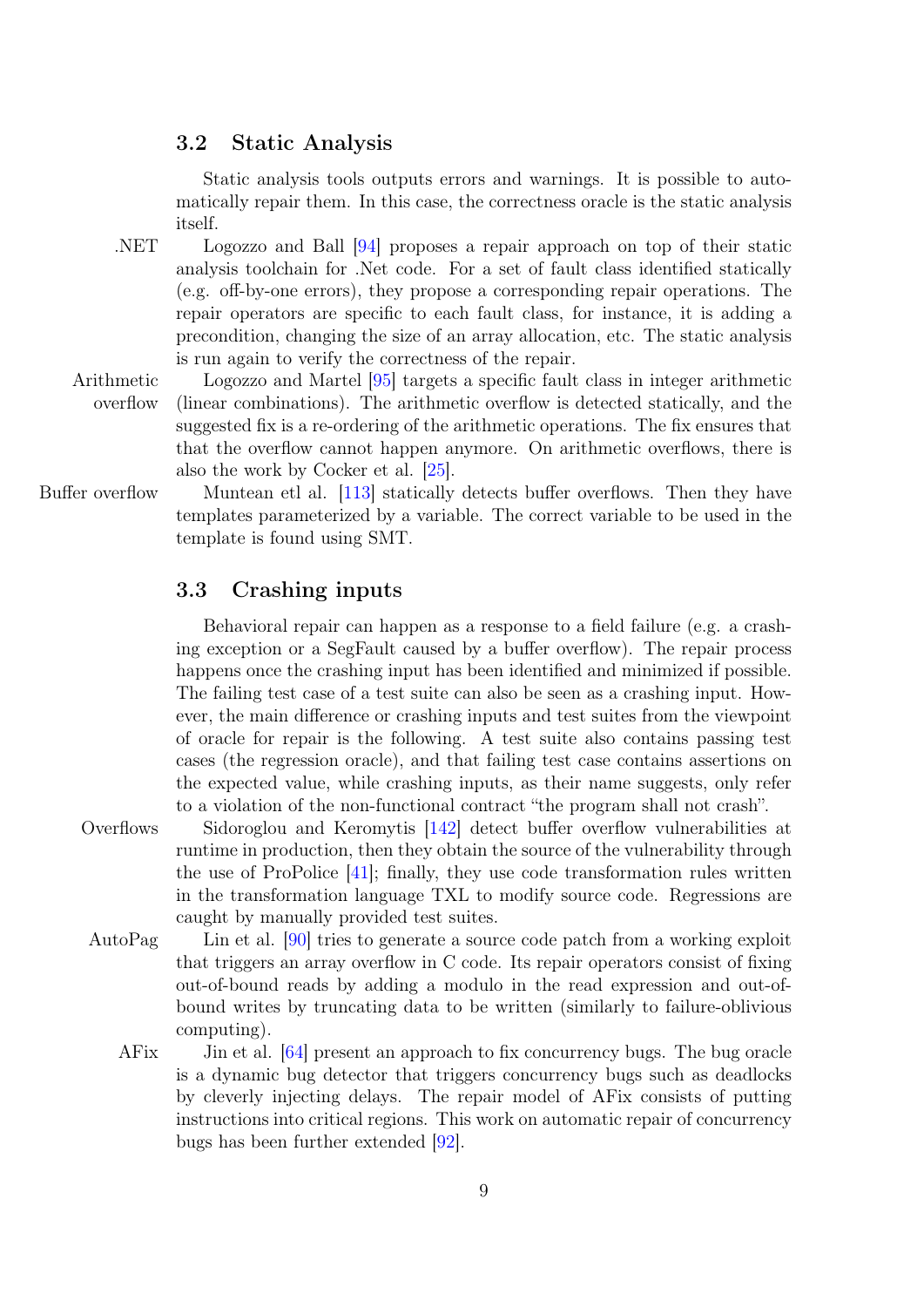- Android Azim et al. [\[10\]](#page-20-5) detect field failures on Android smartphone applications. The considered faults are unhandled exceptions, the repair operator consists of adding try/catch blocks with binary rewriting.
- SoupInt Wang et al. [\[168\]](#page-33-6) target automatic repair of integer overflows. They have three repair operators. The first one is to force taking an error branch before the overflow happens, the second one is to force taking an error branch after the overflow has happened, and the last one is a program stop (exit). The generated conditions are path conditions obtained from dynamic symbolic execution.

## 3.4 Other Oracles

Other specific oracles have been used in an automatic repair setting.

- malformed HTML Samimi et al. [\[136\]](#page-30-4) have presented an approach for repairing PHP code which generates HTML tags. The oracle that is used is whether the output HTML string is malformed, i.e. that it does not contain a inconsistent sequence of opening and closing tags (e.g. "<a>>>>>></i>>/a>"). They encode the repair as a constraint problem on strings.
	- R2Fix Liu et al. [\[91\]](#page-27-1) uses as oracle a manually written bug report. The have parameterized repair templates and extract the actual value of the template parameter from the bug report. For instance, for a not-null checker template, they extract the name of the variable to be checked from the bug report.
	- Proof Dennis et al. [\[35\]](#page-22-6) uses proof-based program verification on ML programs using Isabel as oracle. When the proof fails, the counter-example of the proof drives a repair approach based on repair templates (replacing one method call by another, adding some code).
- Reference implementation It is possible to use a reference implementation as specification for repair. In this case, the reference implementation both acts as the bug oracle (when the behavior of the reference implementation and of the buggy program do not correspond) and as a regression oracle. This has been little explored in the context of repair. The approach by Könighofer and Bloem [\[79\]](#page-26-4) uses SMTbased templates. The approach by Singh et al. [\[149\]](#page-31-5) is conceptually similar but is realized differently and the evaluation is much larger. The reference implementation and the program to be repaired are written in Python. The system translates them to a programming environment called Sketch, which is responsible for exploring the space of candidate fixes. The evaluation is made on thousands of buggy programs submitted for an online course.

## 3.5 Domain Specific Repair

The concept of automatic repair can be applied on many computational artifacts. Indeed, there are many works doing automatic repair in contexts that are specific to an application domain.

Lazaar et al. [\[83\]](#page-26-3) repair constraint programs. With a domains-specific fault localization strategy, the repair consists of removing or adding new constraints.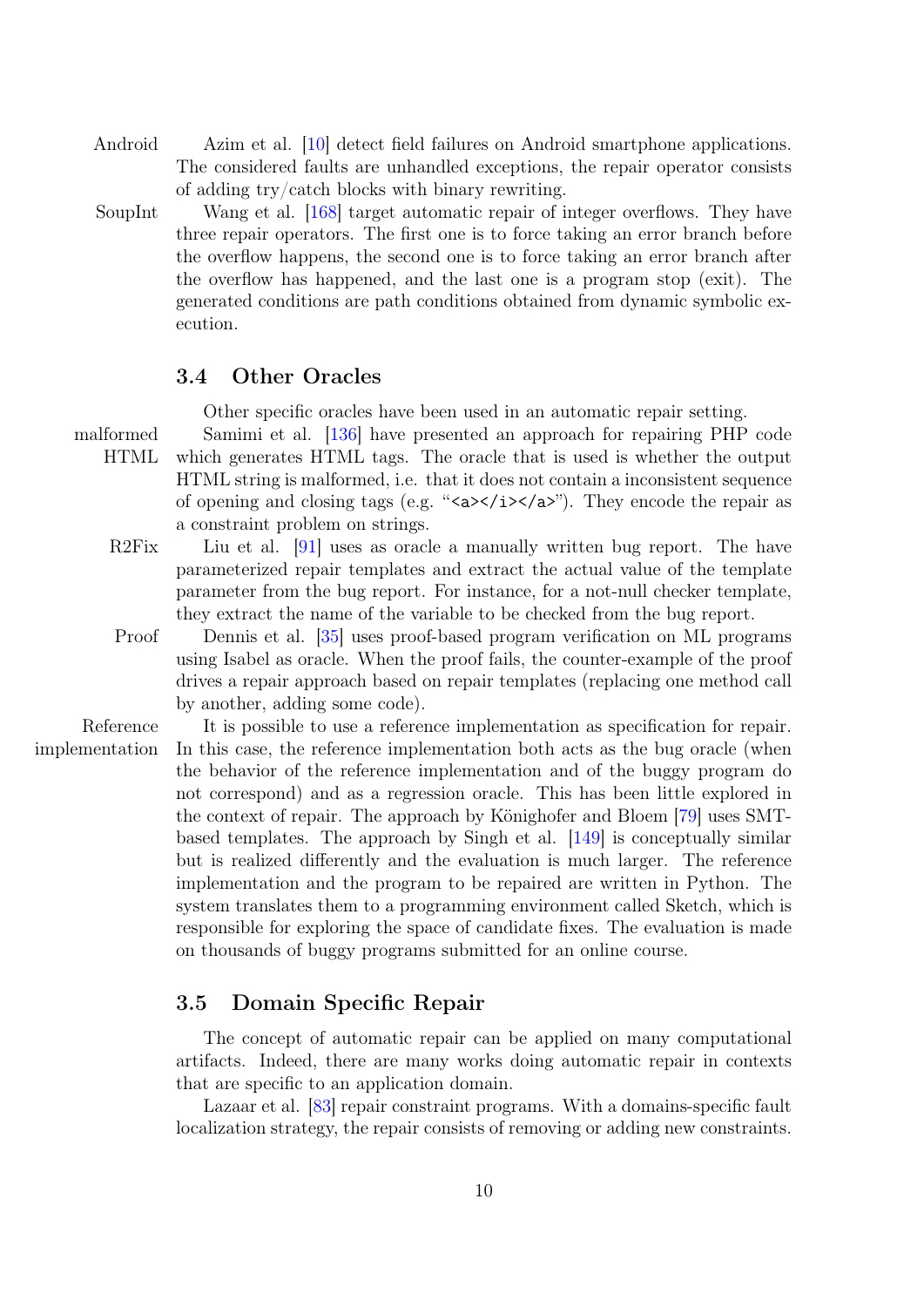Gopinath et al. [\[51\]](#page-23-4) repair database selection statements in a specific dataoriented language called Abap. Kalyanpur et al. [\[71\]](#page-25-8) state an automatic repair problem in the context of OWL ontologies. Griesmayer et al. [\[54\]](#page-24-4) repair a specific class of programs called boolean programs: those that only contain boolean variables Son et al. [\[153\]](#page-32-6) repairs access-control policies in web applications, using a static analysis and transformations tailored to this domain.

architectural repair

Nentwich et al. [\[114\]](#page-28-9) detect inconsistencies and propose repair actions on XML documents. Their approach is applicable to all structured documents with explicit static inconsistency rules. Along the same line, da Silva [\[148\]](#page-31-6) use Prolog to propose a repair plan that fixes inconsistencies in UML models. Tran et al. [\[165\]](#page-32-7) uses repair in the sense of forcing a match between source code dependencies and a dependency model that specifies the acceptable dependencies; this can be called "architectural repair"

test repair The approach of Daniel et al. [\[29\]](#page-22-7) does not repair programs but the test cases that are broken in the presence of refactoring. Memon [\[106\]](#page-28-10) and Gao et al. [\[46\]](#page-23-5) repair GUI test scripts. For instance, the approaches change the identifiers that are used for driving the GUI manipulation.

## <span id="page-10-0"></span>3.6 Fault Classes and Repair

Some fault classes are well-enough understood so that one can write a code transformation that suppresses all instances of the fault class at once. For instance, one can transform 64-bit integers to unlimited precision arithmetic objects (such as BigInteger in Java) to avoid all arithmetic overflows. In the related work, most repair transformations for fault classes are semanticpreserving, but not necessarily.

failure-oblivious computing For instance, a seminal work on semantic modifying transformations is failure-oblivious computing [\[130\]](#page-30-5). Considering erroneous reads out of the bounds of an array, failure-oblivious computing transforms the code so that the read returns either the first non-null element, or the element modulo the length of the allocated array. Along the same line, Rinard et al. [\[134\]](#page-30-6) proposes that out-of-bounds writes are stored in a hashtable and that subsequent reads to the out-of-bound index return the object previously stored in the hashtable. This line of research is based on the philosophical foundation than acceptable results is more important than correct results, this is called "acceptabilityoriented computing" [\[132\]](#page-30-7).

missing checks Let us now review the approaches that target hardware fault classes. Kadav et al. [\[68\]](#page-25-9) reason about the missing software checks where the software should not trust the hardware. The tool, called Carburizer, can also insert missing failure-reporting code which can be seen as a kind of automatic repair: a clean Carburizer error message is better than an incorrect output or a dirty crash.

> The same idea of adding condition checks after method and function calls has been explored by Khmelevsky et al. [\[75\]](#page-25-10).

Rebaudengo et al. [\[129\]](#page-30-8) describes a set of hardening transformation to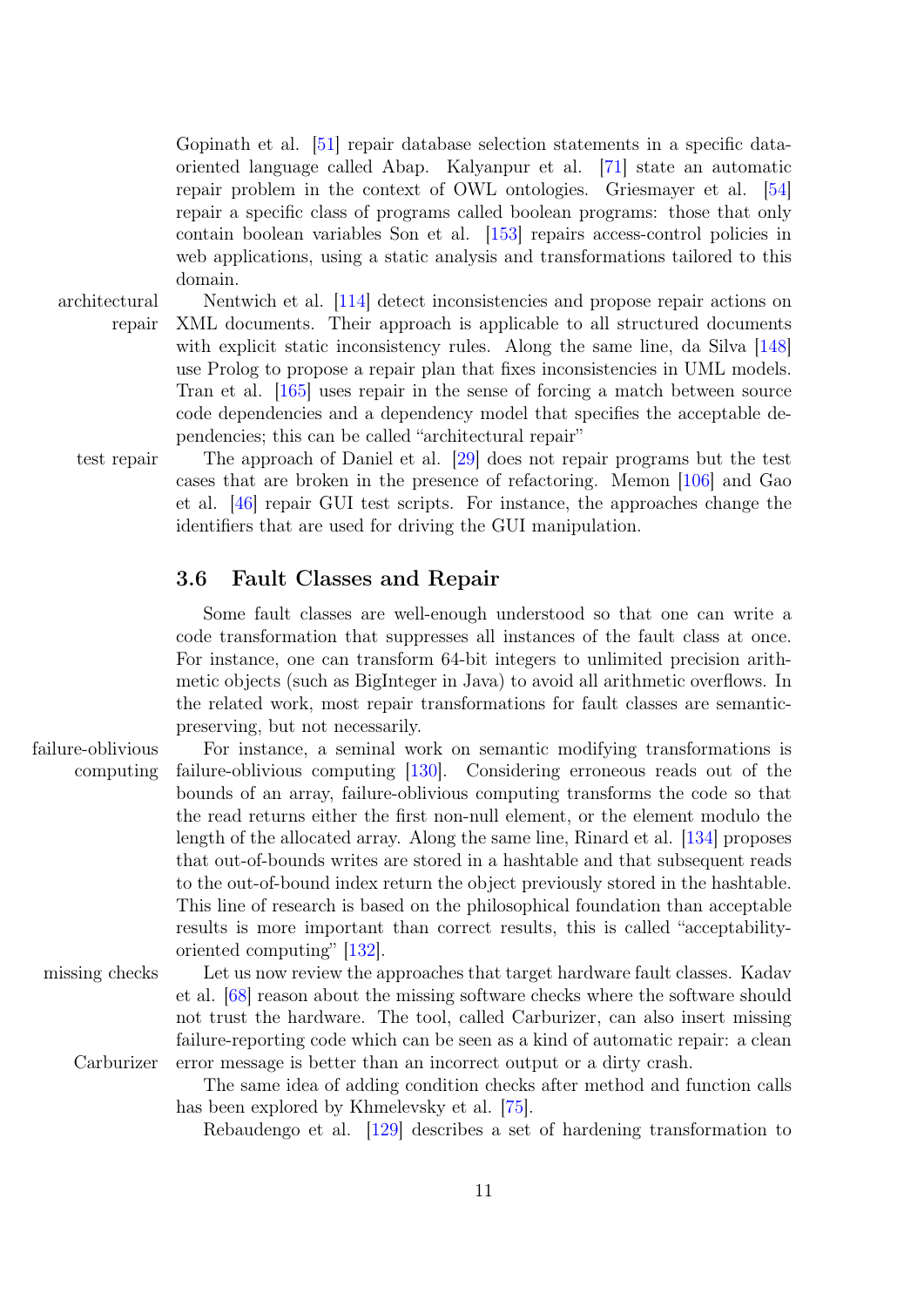provide detection and repair against bit-flips. The core idea is to duplicate variables and calls and to compare the outputs of duplicated code.

SQL injection Thomas and Williams [\[163\]](#page-32-8) propose an approach to automatically transform PHP code to secure SQL statements. The transformations modify the abstract syntax trees in order to inject secured "prepared statements".

Findbugs At Google, they develop and use a tool called "error-prone' '[\[2\]](#page-20-6), it does automatic repair of Findbugs like errors [\[58\]](#page-24-8). Lawall et al. [\[82\]](#page-26-5) also defined an approach for declaratively specifying bug patterns and the corresponding patches in a tool called Coccinelle. The same idea has been developed by Kalval and Warburton [\[70\]](#page-25-11) where the repair strategy is written using a formal transformation language called Trans.

> Shaw et al. [\[139\]](#page-30-9) describe two transformations to fix C buffer overflows: replacement of unsafe calls by alternative safe libraries and replacement of unsafe types by safer ones. They show that the transformations scale to large programs, do not break the existing tests and do not slow down the programs. Coker and Hafiz employ a similar approach for another fault class: integer arithmetic bugs [\[25\]](#page-22-5). They propose three program transformations dedicated to integers, and show that the approach scales to real programs.

input filter generation

Long et al. [\[99\]](#page-27-8) uses a static analysis specific to integer arithmetics that detects integer overflow. For all detected potential overflows, the system infers a filter that simply discards the input. To this extent, the repair action is denying the input, a technique also done at runtime and discussed in Section [4.5.](#page-14-0)

unhandled exceptions

Cornu et al. [\[26\]](#page-22-0) targets unhandled exceptions in Java. They analyze test suite executions to identify the good catch blocks that have resilience capabilities. Then, they transform the caught exception type into a more generic one (i.e. a superclass exception) so as to catch exceptions that would not be caught otherwise. The code transformation, called "catch stretching" is a kind of proactive repair against unexpected exceptions.

# <span id="page-11-0"></span>4 State Repair

State repair consists in changing the state of the program under repair. The state is meant in its largest acceptation: it can be changing the input, the heap, the stack, the environment. For instance, automatic breaking a cycle in a linked list is one kind of state repair. As opposed to behavioral repair, state repair is necessarily done at runtime.

State repair can be rooted in classical fault tolerance [\[9\]](#page-20-0). In this large research field, much research has targeted "recovery", which Avizienis et al. defines as transforming "a system state that contains one or more errors and (possibly) faults into a state without detected errors" [\[9\]](#page-20-0). In this paper, I use "state repair" instead of "recovery". This terminological move allows to have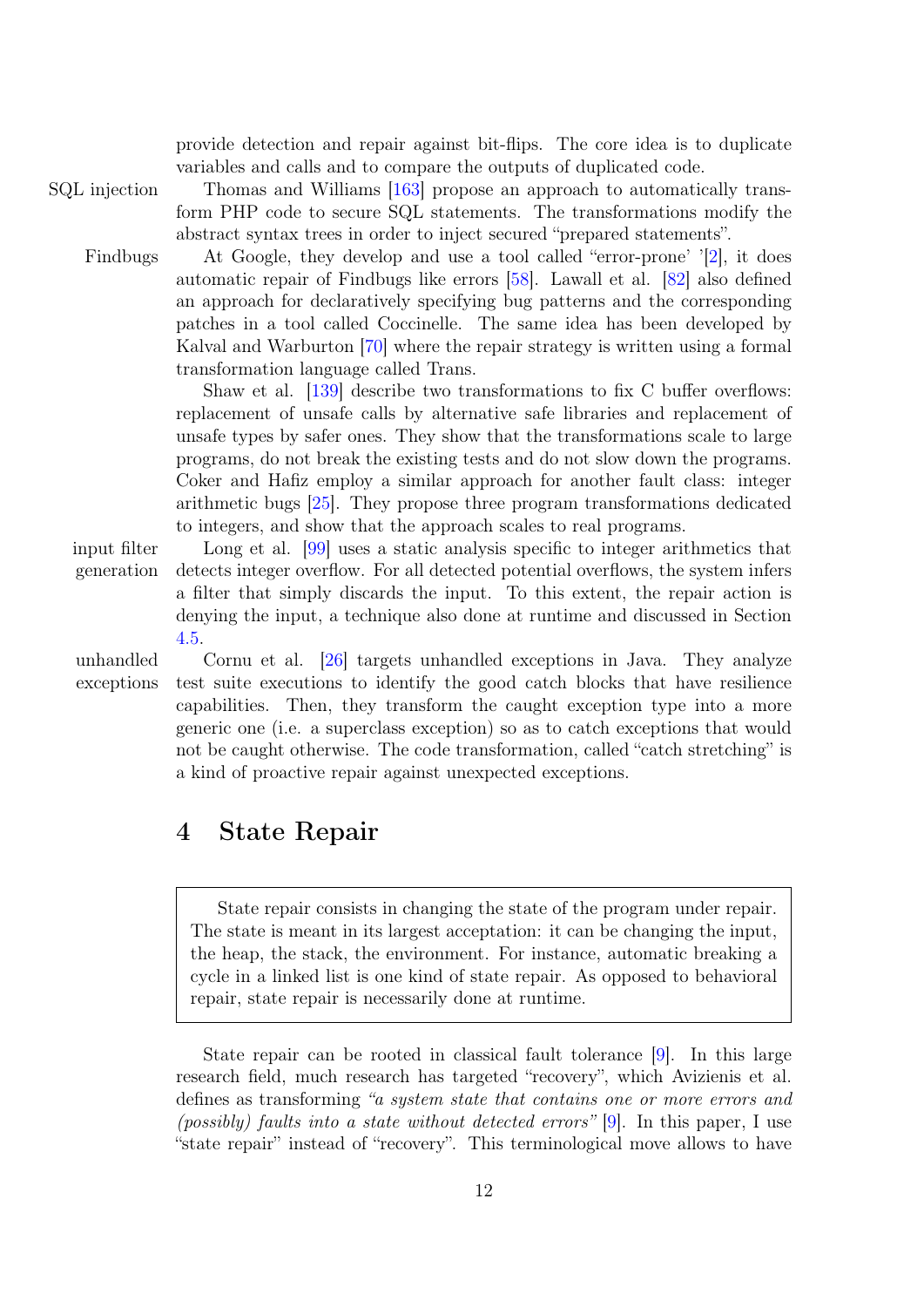an umbrella term, "repair" above intrinsically related concepts (recovery, resilience, etc), and above behavioral and state repair. I refer to Figure 5.1 of [\[9\]](#page-20-0) for a bird's eye presentation of classical recovery, error handling and fault handling.

State repair requires an oracle of the bug, an oracle of incorrectness. As

opposed to behavioral repair, those oracles have to be available in production, at runtime. This rules out certain oracles discussed in Section [3,](#page-3-0) such as test suites, and oracles based on static analysis. For state repair, there are three contract main families of bug oracles. First, state repair often considers violations of non-functional contracts. For instance, crashing with a Segfault or a null pointer exception violates the non-functional contract "the program shall never crash" Second, state repair can also consider functional contracts that are verifiable in production such as pre- and post-conditions. This will be much discussed in Section [4.7.1.](#page-15-0) Third, there are state repair approaches that reason on "inferred contracts", obtained by observing the regularities of program states at runtime. In this case, a bug is defined as a program state or behavior that violates those inferred contracts and repair is a follow-up of anomaly detection on program states and executions.

> In the following, we order the approaches by repair operators. This more fits to the history of the field than the ordering by kind of oracles, as what was done for behavioral repair.

## 4.1 Reinitialization & Restart

Software Rejuvenation

Restarting (aka rebooting) a software application is the simplest repair action. It has been much explored under the term "software rejuvenation" [\[59\]](#page-24-0), but rather with a theoretical stance rather than a practical one.

Microreboot Candea and colleagues [\[17,](#page-21-4) [18,](#page-21-0) [19\]](#page-21-5) explored in depth the concept of microreboot. Microreboot consists of having a hierarchical structure of fine-grain rebootable components, and, in the presence of failures, to try to restart the application from the smallest component (an EJB) to the biggest one (the physical machine) (in a way that is similar to progressive retry in distributed computing [\[169\]](#page-33-7)). Their experiments show that this can significantly improve the availability of systems.

## 4.2 Checkpoint & Rollback

Checkpoint A checkpoint and rollback mechanism takes regular snapshots of the execution state and is capable of restoring them later on. The challenges of checkpoint and rollback are first the size and boundaries of the captured state and second the point in time of checkpointing [\[80,](#page-26-6) [72\]](#page-25-12). When a system is equipped with a checkpoint and rollback mechanism, the rollback is the repair. Despite being an old technique, it is valuable in a number of contexts.

> Dira [\[150\]](#page-31-7) is a system that instruments code to detect and recover from control-hijacking attacks through malicious payloads. The repair consists of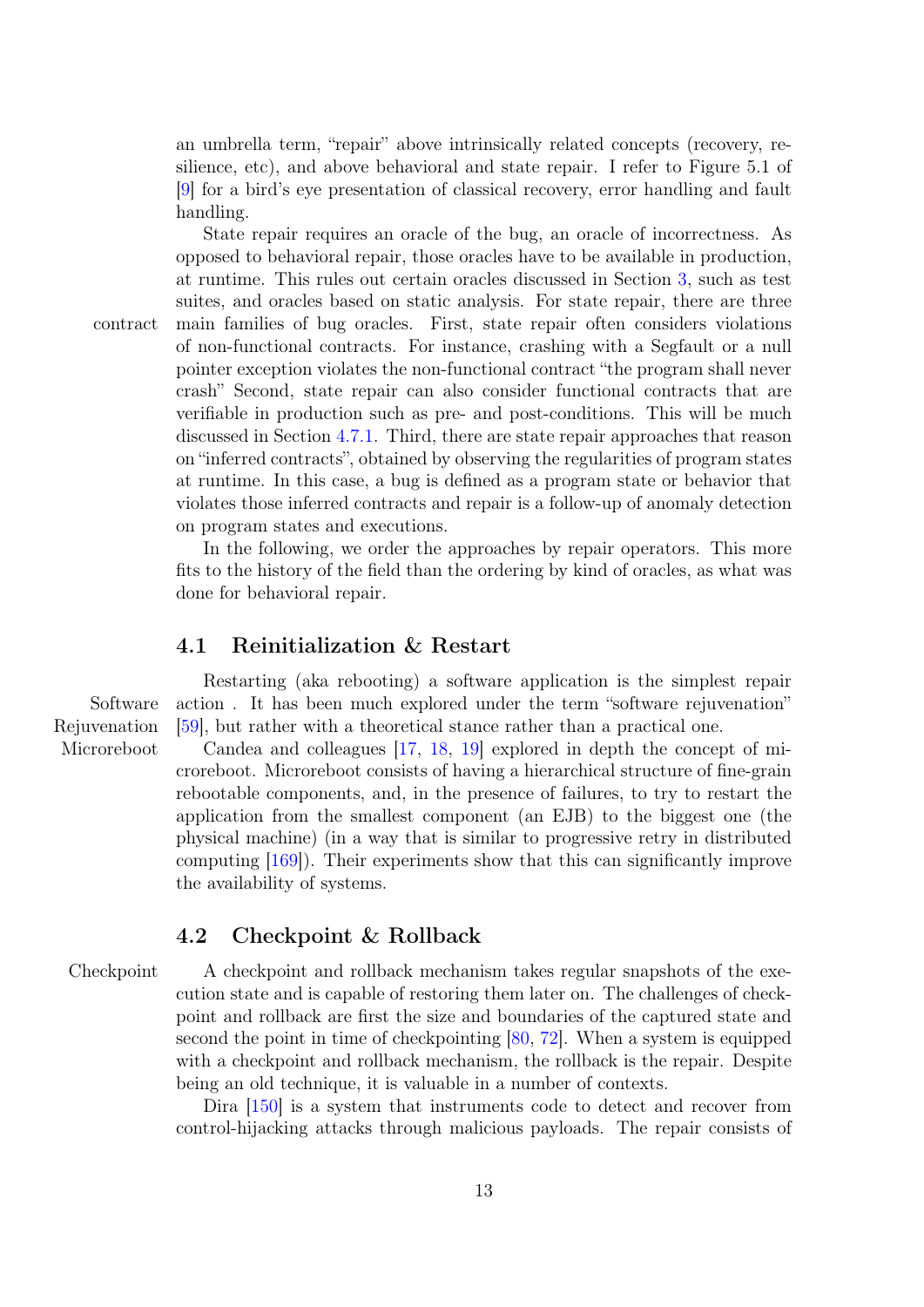| Operator                                          | Example                                                            |
|---------------------------------------------------|--------------------------------------------------------------------|
|                                                   | Ref.                                                               |
| restart                                           | [17, 169]                                                          |
| try an alternative implementation                 |                                                                    |
| modify the input                                  |                                                                    |
| simulate a known error (aka error virtualization) | $\begin{bmatrix} 8, 128, 21 \\ 3, 96, 89 \\ 143, 93 \end{bmatrix}$ |
| change the execution environment                  | [127, 116,                                                         |
|                                                   |                                                                    |

Table 3: Examples of state change operators for runtime repair

finding the least common ancestor of the function in which the attack is detected and the one in which the payload was read in. Then, the execution is resumed to this frame and all state changes are undone. Similarly, Assure [\[143\]](#page-31-2) is a technique also based on checkpointing to provide self-healing capabilities. Recent papers also do checkpoint and rollback as part of the repair, such as [\[21\]](#page-21-6).

## 4.3 Alternatives

workaround

recovery block Another classical concept of fault-tolerance is n-version programming. Either with voting [\[8\]](#page-20-7) or retrying with recovery blocks [\[128\]](#page-30-10), it consists of relying on alternative implementations to recover from errors. This concept is now explored using natural sets of alternatives (as opposed to being engineered) or automatic with automatically created sets of variants  $[15]$ . For instance, Carzaniga et al. [\[22\]](#page-21-1) repair web applications at runtime with a repair strategy is based on a set of API-specific alternative rules: for instance calling bar() instead of foo(). They later applied the same idea for recovering from runtime exceptions in Java [\[21\]](#page-21-6). Hosek and Cadar [\[57\]](#page-24-9) use a different kind of natural diversity: upon failures, they switch from past or newer versions of the same application. The key idea is that bugginess is not monotonic: some bugs disappear while others appear over time.

### 4.4 Reconfiguration

Reconfiguring an application is one kind of recovery [\[9\]](#page-20-0), thus one kind of state repair. Indeed, it has much been explored when "self-healing" was a hype term. For instance, Cheng et al. [\[24\]](#page-21-8) use the three core runtime reconfiguration operators (add component, move component, delete component) to optimize quality-of-service values. The same line of repair can be found in [\[47,](#page-23-7) [141\]](#page-31-8), which are relatively cited papers. In the context of web service orchestration, the repair actions of Friedrich et al. [\[121,](#page-29-7) [43\]](#page-23-8) consist of substituting it a web service by another (which is a reconfiguration) and retrying a service call.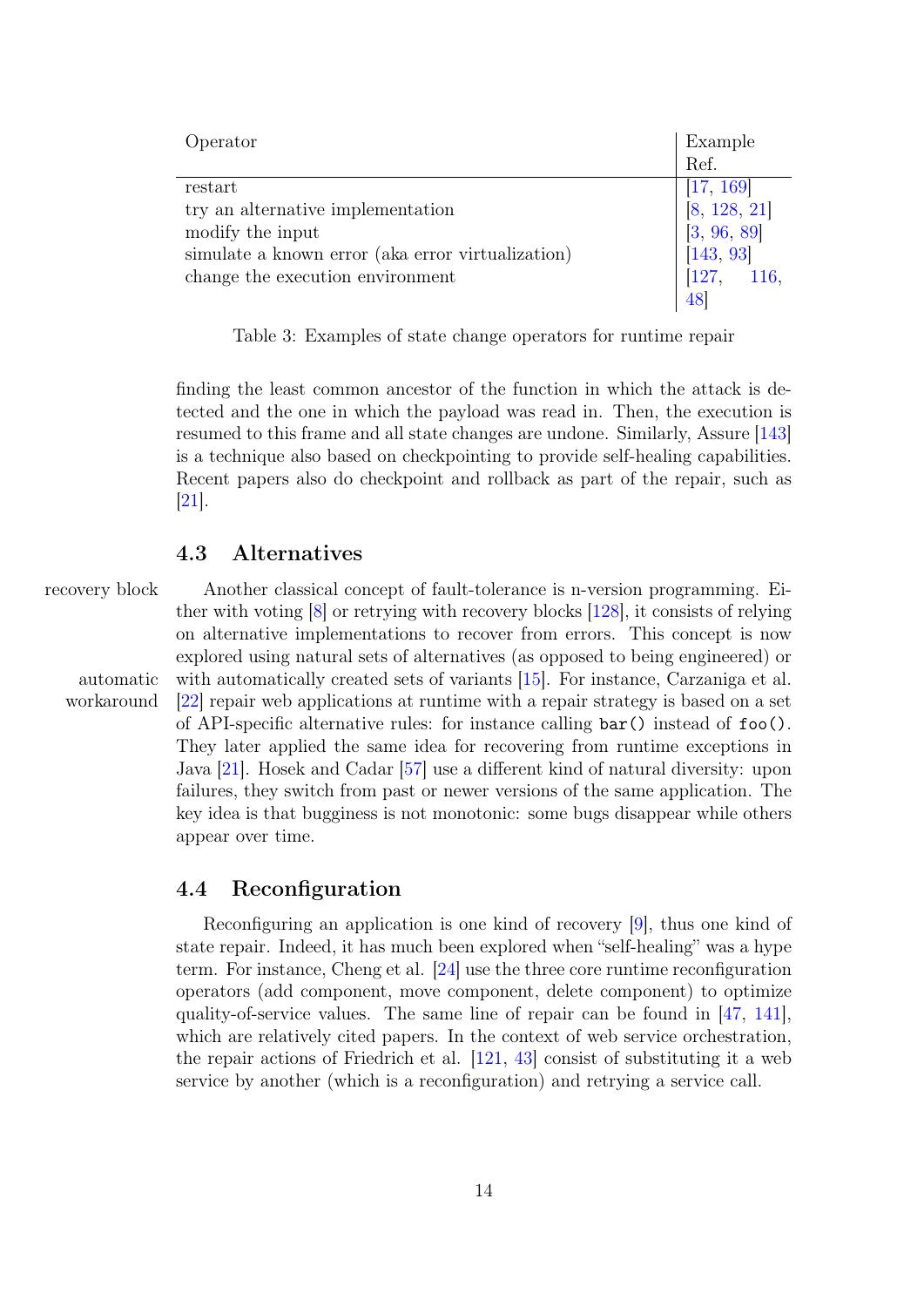## <span id="page-14-0"></span>4.5 Input Modification

If the system fails on some input, one state repair action consists of modifying the input. Denying the input is also a possible option, which can be considered as an extreme case of input modification.

data diversity Ammann and Knight's "data diversity" [\[3\]](#page-20-8) aims at enabling the computation of a program in the presence of failures. The idea of data diversity is that, when a failure occurs, the input data is changed so that the new input resulting from the change does not result in a failure. The assumption is that the output based on this artificial input, through an inverse transformation, remains acceptable in the domain under consideration.

input rectification

Long et al [\[96\]](#page-27-9) present the idea of automated input rectification: instead of refusing anomalous inputs, they change it so that it fits into the space of typical and acceptable inputs, this is called "input rectification".

Liand and Sekar [\[89\]](#page-26-7) repair buffer overflows by learning common profiles between the characteristics of crashing inputs. Once a valid profile is identified, crashing inputs are denied. While the paper is about security, it can be seen as a runtime technique to repair memory errors of the form of buffer overflows. The fact that the buffer overflow is accidental (due to a bug) or maliciously triggered is irrelevant from a repair perspective. Along the same line of input denying, Vigilante [\[27\]](#page-22-8) is an integrated approach for mitigating malicious attacks. The counter-measure to worm attacks is filtering: once invalid or malicious inputs are detected they are filtered out and the current request or task is aborted.

## 4.6 Environment Perturbation

If the system fails under certain conditions, one can get the next requests to succeed by changing the runtime environment (e.g. the memory, the scheduling) or the configuration.

Rx Qin et al. [\[127\]](#page-29-1) shows that memory errors can be avoided by padding DieHard allocated memory blocks with extra space. Berger and Zorn [\[13\]](#page-21-9) do the same thing and add replication. However, the difference with Rw is that their system Exterminator allows for probabilistic reasoning on the resulting memory safety. Novark et al. [\[118\]](#page-29-8) explores the same idea. Differently, Nguyen and Rinard [\[116\]](#page-29-6) enforces a bounded memory size by cyclic memory allocation in a way that is similar to failure-oblivious computing (already presented in Section [3.6\)](#page-10-0). Garvin et al. [\[48\]](#page-23-6) address configuration bugs and propose "reconfiguration workarounds" that change the configuration causing a failure.

> Jula et al. [\[67\]](#page-25-3) presents a system to defend against deadlocks at runtime. The system first detects synchronization patterns of deadlocks, and when the pattern is detected, the system avoids re-occurrences of the deadlock with additional locks.

> Tallam et al. [\[160\]](#page-32-9) names this family of technique "execution perturbations". For concurrency and memory bugs, they show that removing thread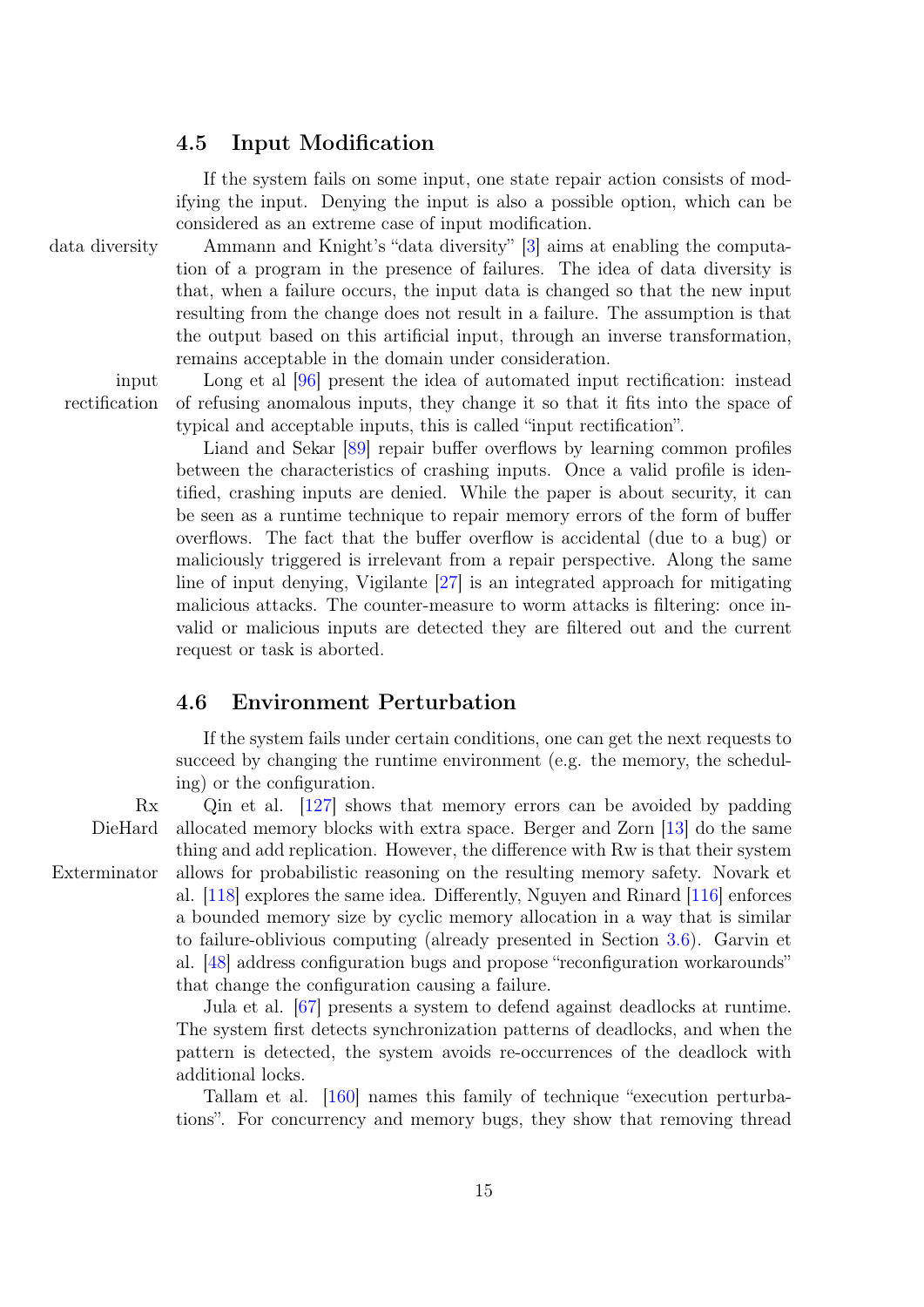interruptions, padding memory allocations, and performing denial of requests is a way to avoid failures.

## 4.7 Rollforward

Rollforward (or forward recovery) means transforming the current system state into a correct one. There are several techniques of forward recovery: invariant restoration, error virtualization, etc.

#### <span id="page-15-0"></span>4.7.1 Invariant Restoration

In some cases, state correctness can be expressed as an invariant. Consequently, repair means restoring the invariant, if possible with a minimum of changes from the current erroneous state.

Demsky and Rinard [\[32\]](#page-22-9) uses a specification language to express correctness properties on data structures. This specification is then used at runtime to automatically repair broken data structure (concrete instances at runtime, not the abstract data type). Elkarablieh et al. [\[40\]](#page-23-9) also automatically repair data structures at runtime, the difference with Demsky and Rinard is that they rely on an invariant written in regular Java code (a "repOK" boolean method).

ClearView Perkins et al. [\[120\]](#page-29-9) presented ClearView a system for automatically repairing errors in production. The system works on low level x86 binaries and consists of monitoring the system execution to learn invariants. Those invariants are then monitored, and a violation is followed by a forced restoration. The repairs are at the level of CPU registers and memory location changes.

> Lewis and Whitehead [\[88\]](#page-26-8) have a generic repair approach for event-based system by defining a runtime fault-monitor, but the core idea is that same: when an invariant is violated, the repair system automatically restores it. The example in a video-game domain is fun: if Mario is hanged in the sky due to specific sequence of actions and interactions, it is forcefully put back on the ground. Beyond data structures and video-games, in real systems, many strange and undesired system states can happen from complex chains of events and interactions, but it is often possible to state simple invariants to guide runtime repair.

#### 4.7.2 Error virtualization

Error virtualization consists of handling an unknown and unrecoverable error with error-handling code that is already present in the system yet designed for handling other errors.

This idea has been much explored at Columbia University. For instance, Sidiroglou et al. [\[144\]](#page-31-3) do error virtualization in system that imitates biological immunity. They combine error virtualization with selective transactional emulation, a technique consisting of emulating the execution of native code with an an interpreter in a transactional manner. When a failure occurs in an emulated section, all state changes are undone (a kind of micro rollback at the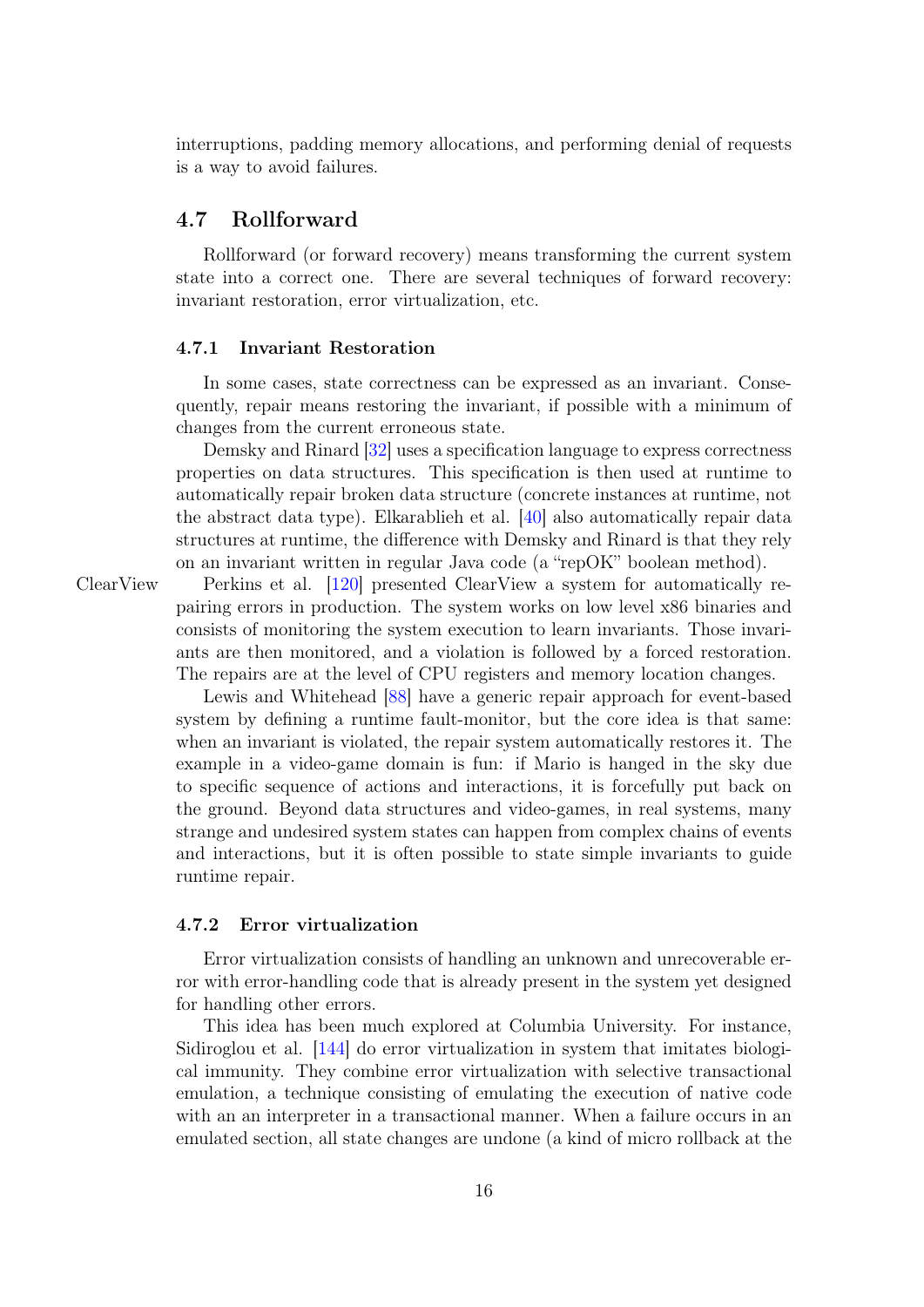Assure level of functions). In Assure  $[143]$ , the idea of error virtualization is associ-ated with fuzzing to discover and test in advance valuable error virtualization points, called rescue points.

#### 4.7.3 Other Forward Recovery

Carbin et al. [\[20\]](#page-21-10) introduced a system that monitors programs in order to detect infinite loops and escaping them. The system works with binary code instrumentation and breaks the loops with no memory state changes loop perforation detected during their execution. Along the same line is the concept of "loop perforation" [\[146\]](#page-31-9). Sidiroglou et al. have shown [\[146\]](#page-31-9) that it is possible to skip the execution of loop iterations in certain application domains . For instance, in a video decoding algorithm (codec), skipping some loop iterations only has an effect on some pixels or contours but does not completely degrade or crash the software application. On the other hand, skipping loop iterations is key with respect to performance. In other words, there is a trade-off between the performance and accuracy. This trade-off can be set offline (e.g. by arbitrarily skipping one every two loops) or dynamically based on the current load of the machine.

> Dobilyi and Weimer [\[36\]](#page-22-10) target repair of null pointer exceptions. Using code transformation, they introduce hooks to a recovery framework. This framework is responsible for forward recovery of the form of creating a default object of an appropriate type to replace the null value or of skipping instructions.

RCV Long et al. [\[100\]](#page-27-10) introduces the idea of "recovery shepherding". Upon certain errors (null dereferences and divide by zero), recovery shepherding consists in returning a manufactured value, as for failure oblivious computing. However, the key idea of recovery shepherding is to track the manufactured value so as to see 1) whether they are passed to system calls or files and 2) whether they disappear. In the former case, system calls and file writes are disabled if they involve a fake manufactured value, in order to limit error propagation. When a manufactured value is no longer used and referenced, it means that the error has somehow evaporated, and the experiments of the paper show that this is often the case.

## 4.8 Collaborative Repair

A cross-cutting concern of repair at runtime is to share the repairs that work across all instances of the same application. This has been explored under the name of "application community". Locasto et al. [\[93\]](#page-27-3) uses application communities to find and distribute repairs of the form of stack manipulation. Rinard et al. [\[131\]](#page-30-11) also reports on experiments on the centralization of monitoring information and the distribution of repairs across a community of applications.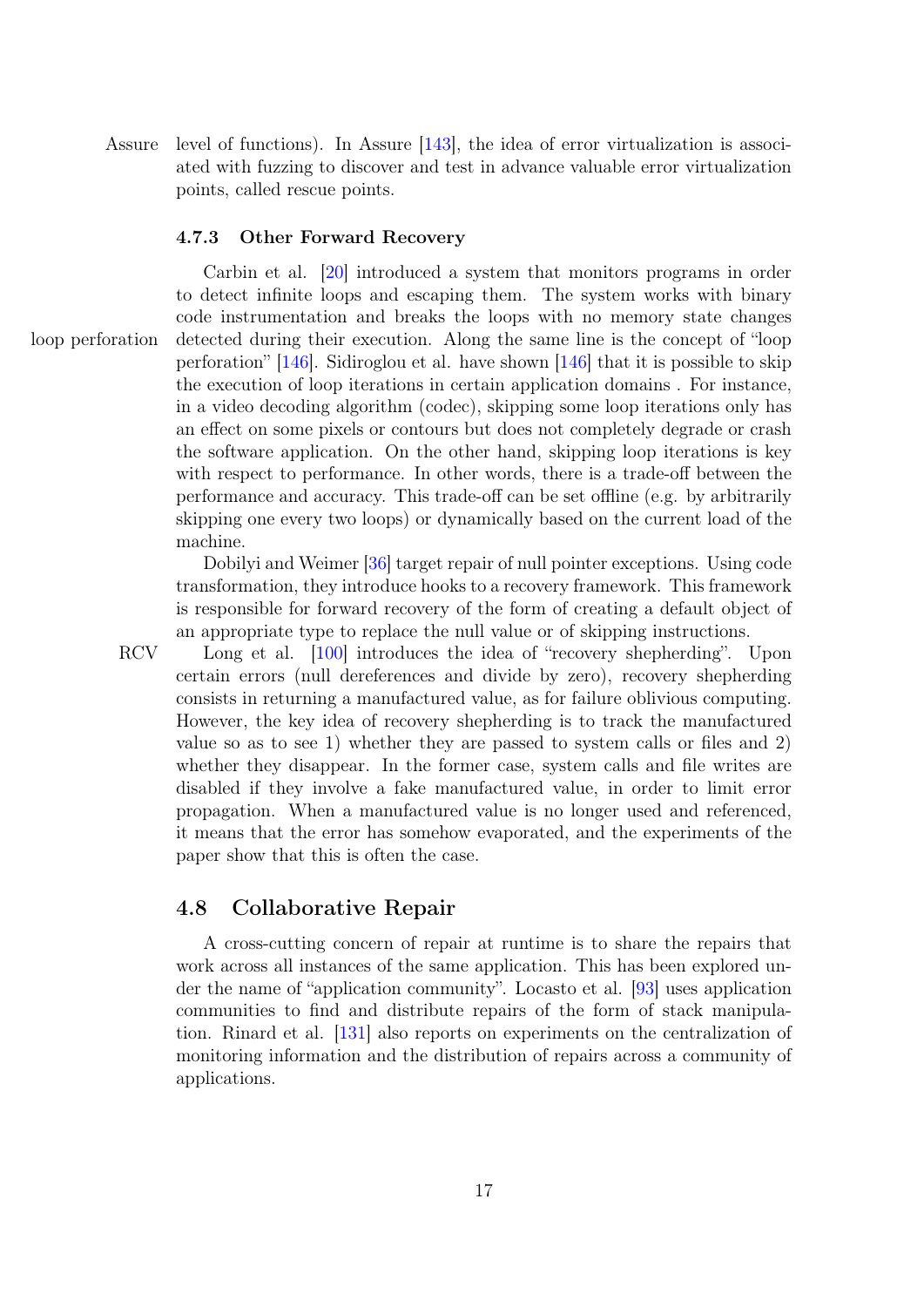## <span id="page-17-0"></span>5 Empirical Knowledge on Repair

Beyond proposing new repair techniques, there is a thread of research on empirically investigating the foundations, impact and applicability of automatic repair, whether behavioral or state repair.

There is wealth of information in software repositories that can be used for repair. In particular, one can mine bug reports and commits for knowledge that is valuable for automatic repair. Martinez & Monperrus [\[103\]](#page-28-3) studied 89, 993 of commits to mine repair actions from manually-written patches. By repair actions, they mean kinds of changes on the abstract syntax trees of programs such as modifying an if condition. They later investigated [\[104\]](#page-28-4) redundancy the *redundancy assumption* in automatic repair (whether you can fix bugs by rearranging existing code), and found that it holds in practice: many bug fix commits only rearrange existing code, a result confirmed by Barr et al. [\[11\]](#page-20-2). Zhong & Su [\[177\]](#page-33-8) conducted a case study on over 9,000 real-world patches and found important facts for automatic repair: for instance, their analysis outlines that some bugs are repaired with changing the configuration files.

On the goodness of synthesized patches, Fry et al. [\[44\]](#page-23-10) conducted a study of machine-generated patches based on 150 participants and 32 real-world defects. Their work shows that machine-generated patches are slightly less maintainable than human-written ones. Tao et al. [\[162\]](#page-32-10) performed a similar study to study whether machine-generated patches assist human debugging. Monpatch perrus [\[111\]](#page-28-2) further discussed the patch acceptability criteria of synthesized acceptability patches and emphasized that assessing patch acceptability may require a high level of expertise, a result confirmed by [\[38\]](#page-23-11). Qi et al. [\[126\]](#page-29-10) are the first to thoroughly analyze the patches generated by Genprog, and found that most of them are incorrect. It is an open question whether this holds for test-suite based repair in general or not [\[38\]](#page-23-11). When they are incorrect, it is because they exploit specificities and weaknesses of the test suite, which can be seen as a overfitting kind of *overfitting*. A repair technique is said to overfit when the synthesized patch only works on the failing inputs and fails to generalize. Smith et al. [\[151\]](#page-31-10) also studied the problem of overfitting in automatic repair; on a dataset of student programs, they show that Genprog and related techniques do suffer from overfitting.

benchmark Finally, for the knowledge on repair to consolidate, there is a need for accepted, well-defined and publicly available benchmarks [\[111\]](#page-28-2). Le Goues et al. [\[86\]](#page-26-9) have set up such a benchmarks for bugs in C programs, it totals 1183 bugs, collected in open-source projects and student code.

# <span id="page-17-1"></span>6 Related Techniques

We now present works that are related to automatic repair, yet not being "automatic repair" per se, according to the definitions we gave in Section [3](#page-3-0) and [4.](#page-11-0) In particular, they either miss the full automation or the actual repair of real programs.

assumption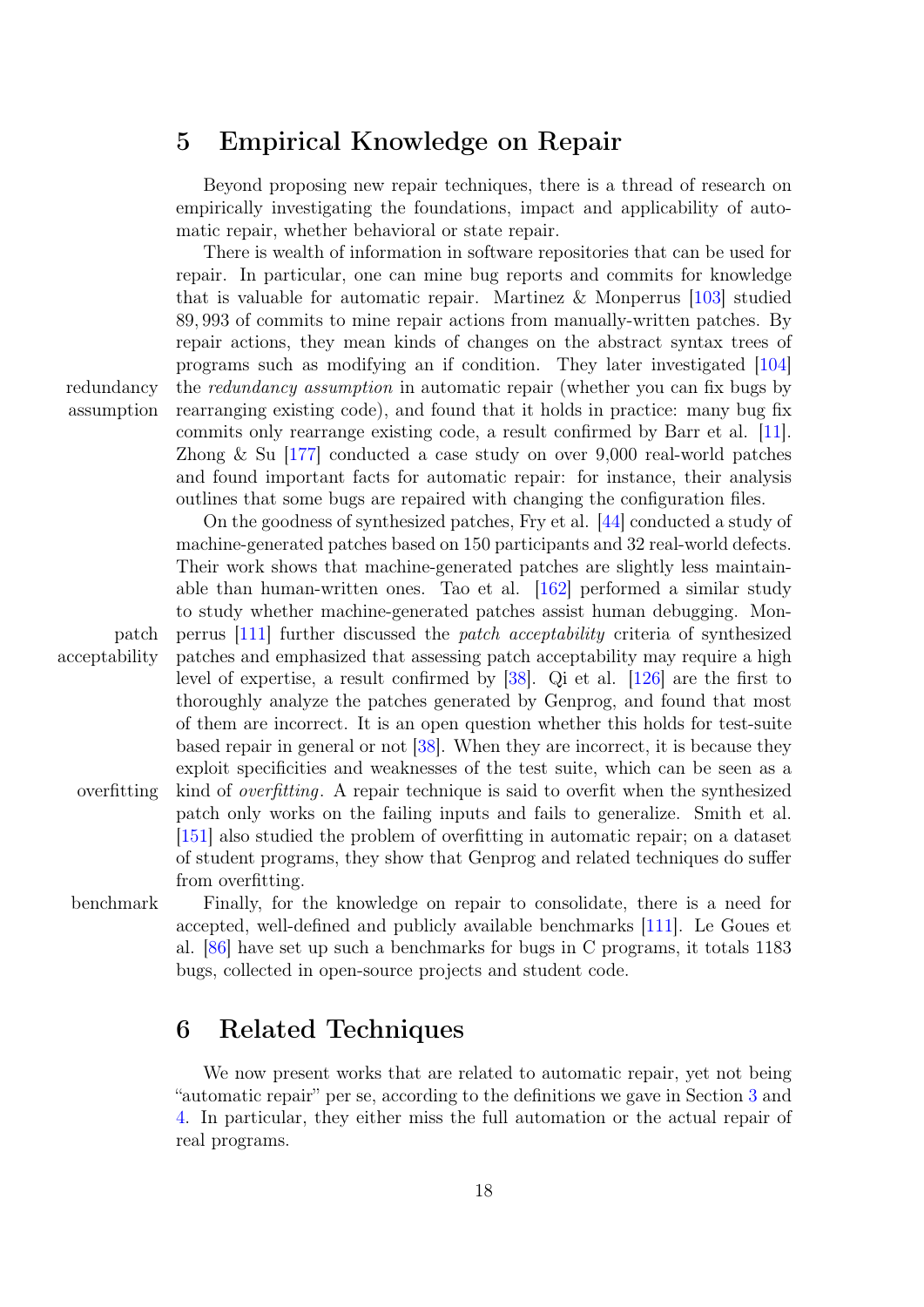## 6.1 Forward Engineering For Repair

Many authors have tried to list the important principles to have robust, resilient if not self-repairable applications. These principles can be implemented and enforced as first-class concepts in frameworks and libraries. This is what I call "forward engineering for repair".

Somavaji et al. describe principles to build immune computer systems  $|152|$ : distributability, multi-layering, diversity, disposability, autonomy, adaptability, behavioral sense-of-self, anomaly detection. Candea and Fox [\[16\]](#page-21-11) define a set of characteristics for programs to recover quickly: with those characteriscrash-only tics an application becomes "*crash-only software*". The two key characteristics are that all interactions between components have a timeout and all resources are leased. Sussmann [\[159\]](#page-32-11) as well as Gabriel and Goldmann [\[45\]](#page-23-12) also provide insightful perspectives on how to build resilient and self-repairable software.

There are also frameworks for supporting repair. Flora [\[154\]](#page-32-1) is a framework to support local restart in applications. It is principally composed of a communication manager for dropping or queuing messages between components. Denaro et al. [\[34\]](#page-22-11) proposes an architecture to fix interoperability bugs in service oriented systems. Adaptors between service variants are manually written and are selected at runtime to enable correct communication. Levinson [\[87\]](#page-26-10) defines an embedded DSL to support runtime searches in a space of program SafeDrive variations. Zhou et al.  $[178]$  defines annotations for operating system C code in order to recover from driver errors in Linux. The annotations are checked Bristlecone by a type system and drives invariant restoration. Demsky and Dash [\[33\]](#page-22-12) proposes Bristlecone, a language with built-in robustness capabilities. Bristlecone is based on tasks and dependences between tasks, as well as transactional state changes. Error-handling is thus fully automated.

A known characteristic of bugs is that the same kind of bug can affect many different locations in the same code base. In this case, it is desirable to write a unique patch that is then applied to all those locations. The generic patch can be inferred from a concrete instance at a given location or written in an systematic edit abstract way. This has been called "systematic editing" by Meng et al.  $[108]$ . Similarly, Sun et al. [\[157,](#page-32-12) [158\]](#page-32-13) propose tool support for patch applications. Coccinelle The Coccinelle tool [\[119\]](#page-29-11) also provides this functionality. The abstract patches can be automatically inferred from concrete instances [\[4,](#page-20-9) [107\]](#page-28-12).

## 6.2 Repair Suggestions

There are some systems which give "repair suggestions" to the developer. While it is not fully automated, if the suggestion is correct, such as system can be seen as providing partial automatic repair, where the repair system and the developer work in tandem.

HelpMeout Hartmann et al. [\[55\]](#page-24-10) designed a system called "HelpMeout" that proposes suggestions to fix error messages. The system targets compiler error messages and runtime exceptions. It first collects error messages and the associated changes that occur on developer's machines that are monitored. Then, when

software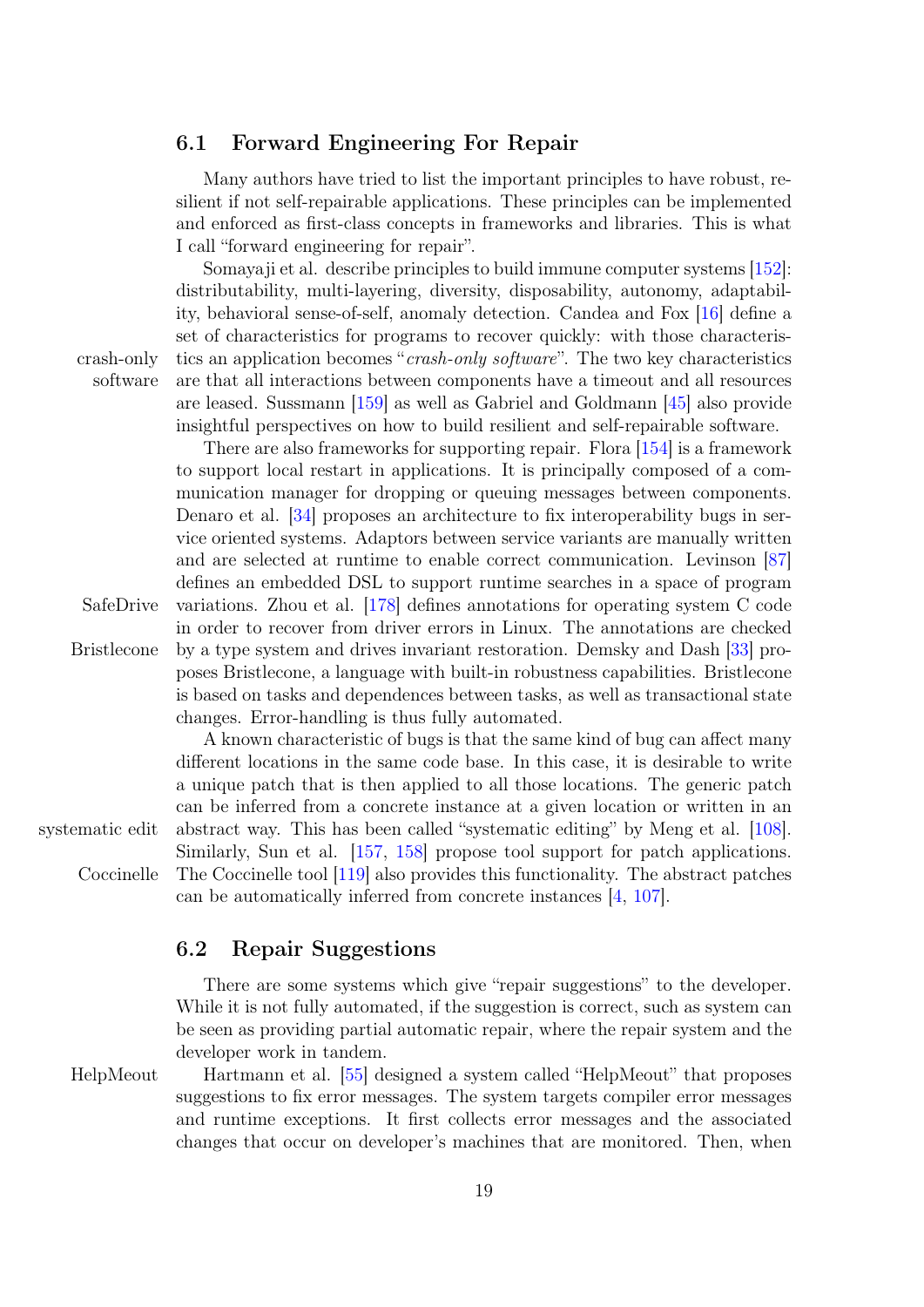the same error message is encountered by another developer, the system compares the erroneous source file with the closest fixed version that is in the database. It uses a tailored distance metric to increase the relevance of suggestions.

- BugFix Jeffrey et al. [\[61\]](#page-24-11) presented a fix suggestion approach based on association rules. The rules suggest a bug fix action for suspicious statements represented by a number of features (in the machine learning meaning). The features (called "descriptors" in the paper) are abstraction over the tokens of the statements. The prediction also uses "interesting value mapping pairs" (IVMP) which are concrete values that enable test cases to pass (aka value replacement  $[62]$  and angelic values  $[23, 31]$  $[23, 31]$  $[23, 31]$ ). The bug fix recommendations are typical comparison operator change, constant change, add or increase numerical values.
- MintHint Kaleeswaran et al. [\[69\]](#page-25-4) have proposed a repair suggestion approach based on correlations variable values and expected output. The expected output is obtained through concolic executions, and the repair hints consist of changing the RHS of a single assignment statement.
	- Excel Abraham and Erwig [\[1\]](#page-20-10) suggest change in Excel formulas. Malik et al. [\[101\]](#page-27-11) transform runtime data structure repair (see [4.7.1\)](#page-15-0) as fix suggestions. Brodie et al. [\[14\]](#page-21-12) design a distance metric across call stacks (stack trace) to match issue reports and known fixes.

## 6.3 Theoretical Software Repair

Some authors explore automatic repair with strong assumptions under which there exists no program in practice. We mention here the most notable works in theoretical software repair.

For instance, Jobstmann et al. [\[65\]](#page-25-13) repair programs that are expressed in linear temporal logics. George [\[49\]](#page-23-13) describes a simple and theoretical programming model that supports automatic recovery via a kind of homeostasis that maintains invariants. Fisher et al. [\[124\]](#page-29-12) also perform repair on a toy formal language. Wang and Cheng [\[167\]](#page-33-10) state program repair as edit sequences on state machines. Zhang and Ding [\[176\]](#page-33-11) repair computation tree logic models.

## 7 Conclusion

In this paper, I have presented an annotated bibliography on automatic software repair. This research field is both old and new. It is old because we can find techniques related to automatic repair in fault-tolerance papers from the 70es and 80es, for instance a 1973 paper is entitled "STAREX selfrepair routines: software recovery in the JPL-STAR computer" [\[135\]](#page-30-12). It is new, because the idea of automatically changing the code, i.e. behavioral repair, has started to be explored only since the end of 2000. Whether old or new, the techniques have to scale to today's size and complexity or software stacks, and we are not there yet. This means that this is only the beginning, and in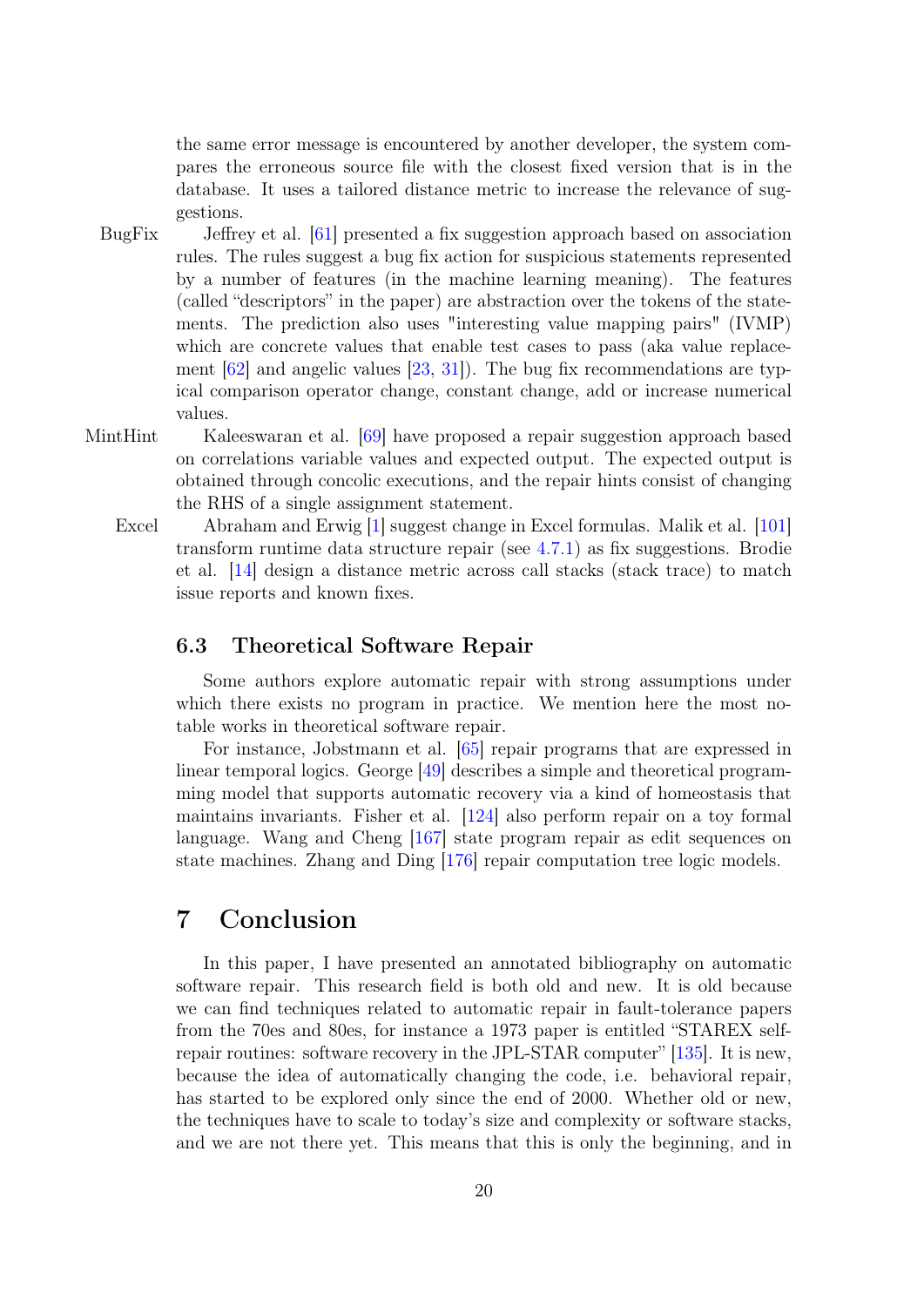the upcoming years, we are going to have much fun, surprise and admiration in the field of automatic software repair.

## References

- <span id="page-20-10"></span>[1] R. Abraham and M. Erwig. "Goal-Directed Debugging of Spreadsheets". In: Proceedings of the 2005 IEEE Symposium on Visual Languages and Human-Centric Computing. 2005, pp. 37–44.
- <span id="page-20-6"></span>[2] E. Aftandilian, R. Sauciuc, S. Priya, and S. Krishnan. "Building Useful Program Analysis Tools Using An Extensible Java Compiler". In: International Working Conference on Source Code Analysis and Manipulation (SCAM). 2012, pp. 14–23.
- <span id="page-20-8"></span>[3] P. E. Ammann and J. C. Knight. "Data Diversity: An Approach to Software Fault Tolerance". In: IEEE Transactions on Computers 37.4 (1988), pp. 418–425.
- <span id="page-20-9"></span>[4] J. Andersen and J. L. Lawall. "Generic Patch Inference". In: Automated Software Engineering 17.2 (2010), pp. 119–148.
- <span id="page-20-4"></span>[5] A. Arcuri. "Automatic Software Generation and Improvement Through Search Based Techniques". PhD thesis. The University of Birmingham, 2009.
- <span id="page-20-1"></span>[6] A. Arcuri. "Evolutionary Repair of Faulty Software". In: Applied Soft Computing 11.4 (2011), pp. 3494–3514.
- <span id="page-20-3"></span>[7] A. Arcuri and X. Yao. "A Novel Co-evolutionary Approach to Automatic Software Bug Fixing". In: Proceedings of the IEEE Congress on Evolutionary Computation. 2008, pp. 162–168.
- <span id="page-20-7"></span>[8] A. Avizienis. "The N-version Approach to Fault-tolerant Software". In: IEEE Transactions on Software Engineering 11.12 (1985), pp. 1491– 1501.
- <span id="page-20-0"></span>[9] A. Avizienis, J.-C. Laprie, B. Randell, and C. Landwehr. "Basic Concepts and Taxonomy of Dependable and Secure Computing". In: IEEE Transactions on Dependable and Secure Computing 1.1 (2004), pp. 11– 33.
- <span id="page-20-5"></span>[10] T. Azim, I. Neamtiu, and L. Marvel. "Towards Self-healing Smartphone Software via Automated Patching". In: Proceedings of the 29th ACM/IEEE International Conference on Automated Software Engineering. 2014, pp. 623–628.
- <span id="page-20-2"></span>[11] E. T. Barr, Y. Brun, P. T. Devanbu, M. Harman, and F. Sarro. "The Plastic Surgery Hypothesis". In: Proceedings of the 22nd ACM SIG-SOFT International Symposium on Foundations of Software Engineering. 2014, pp. 306–317.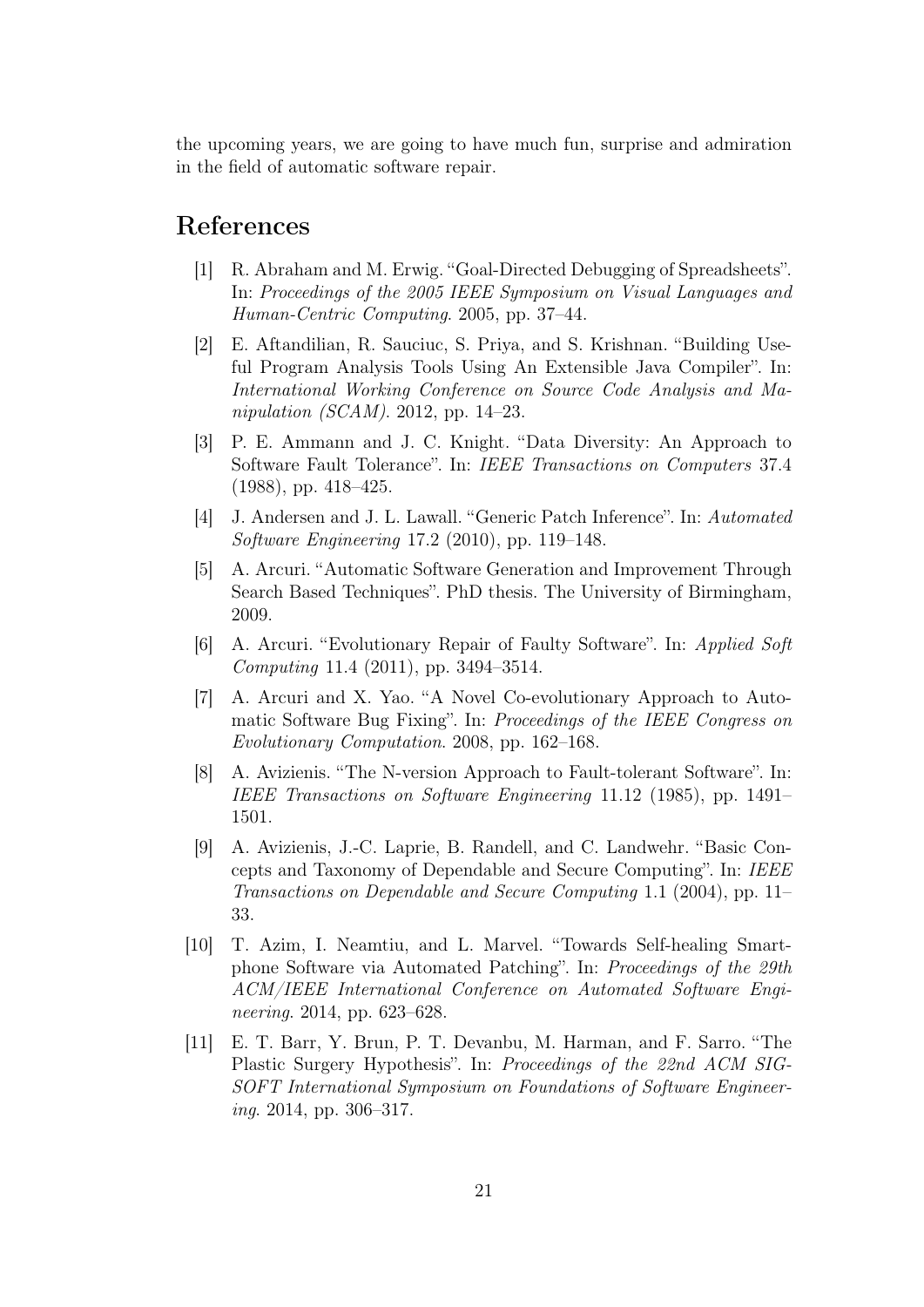- <span id="page-21-2"></span>[12] E. Barr, M. Harman, P. McMinn, M. Shahbaz, and S. Yoo. "The Oracle Problem in Software Testing: a Survey". In: IEEE Transactions on Software Engineering 41.5 (2015), pp. 507–525.
- <span id="page-21-9"></span>[13] E. D. Berger and B. G. Zorn. "DieHard: Probabilistic Memory Safety for Unsafe Languages". In: ACM SIGPLAN Notices 41.6 (2006), pp. 158– 168.
- <span id="page-21-12"></span>[14] M. Brodie, S. Ma, G. Lohman, L. Mignet, M. Wilding, J. Champlin, and P. Sohn. "Quickly Finding Known Software Problems via Automated Symptom Matching". In: Proceedings of the International Conference on Autonomic Computing. 2005, pp. 101–110.
- <span id="page-21-7"></span>[15] Y. Brun, E. Barr, M. Xiao, C. L. Goues, and P. Devanbu. Evolution Vs. Intelligent Design in Program Patching. Tech. rep. UC Davis, 2013.
- <span id="page-21-11"></span>[16] G. Candea and A. Fox. "Crash-only Software". In: Proceedings of the 9th Conference on Hot Topics in Operating Systems. 2003, pp. 12–12.
- <span id="page-21-4"></span>[17] G. Candea and A. Fox. "Recursive Restartability: Turning the Reboot Sledgehammer Into a Scalpel". In: Proceedings of the 8th Workshop on Hot Topics in Operating Systems. 2001, pp. 125–130.
- <span id="page-21-0"></span>[18] G. Candea, E. Kiciman, S. Zhang, P. Keyani, and A. Fox. "JAGR: An Autonomous Self-recovering Application Server". In: Proceedings of the Workshop on Active Middleware Services. 2003, pp. 168–177.
- <span id="page-21-5"></span>[19] G. Candea, S. Kawamoto, Y. Fujiki, G. Friedman, and A. Fox. "Microreboot: a Technique for Cheap Recovery". In: Proceedings of the 6th Conference on Symposium on Operating Systems Design & Implementation. 2004, pp. 3–3.
- <span id="page-21-10"></span>[20] M. Carbin, S. Misailovic, M. Kling, and M. C. Rinard. "Detecting and Escaping Infinite Loops with Jolt". In: Procceedings of ECOOP. 2011, pp. 609–633.
- <span id="page-21-6"></span>[21] A. Carzaniga, A. Gorla, A. Mattavelli, N. Perino, and M. Pezzè. "Automatic Recovery From Runtime Failures". In: Proceedings of the International Conference on Software Engineering. 2013.
- <span id="page-21-1"></span>[22] A. Carzaniga, A. Gorla, N. Perino, and M. Pezzè. "Automatic Workarounds for Web Applications". In: Proceedings of the Foundations of Software Engineering Conference. 2010, pp. 237–246.
- <span id="page-21-3"></span>[23] S. Chandra, E. Torlak, S. Barman, and R. Bodik. "Angelic Debugging". In: Proceeding of the International Conference on Software Engineering. 2011, pp. 121–130.
- <span id="page-21-8"></span>[24] S.-W. Cheng, D. Garlan, B. R. Schmerl, J. P. Sousa, B. Spitnagel, and P. Steenkiste. "Using Architectural Style As a Basis for System Selfrepair". In: Proceedings of the IFIP 17th World Computer Congress  $\overline{\phantom{a}}$ 3rd IEEE/IFIP Conference on Software Architecture: System Design, Development and Maintenance. 2002, pp. 45–59.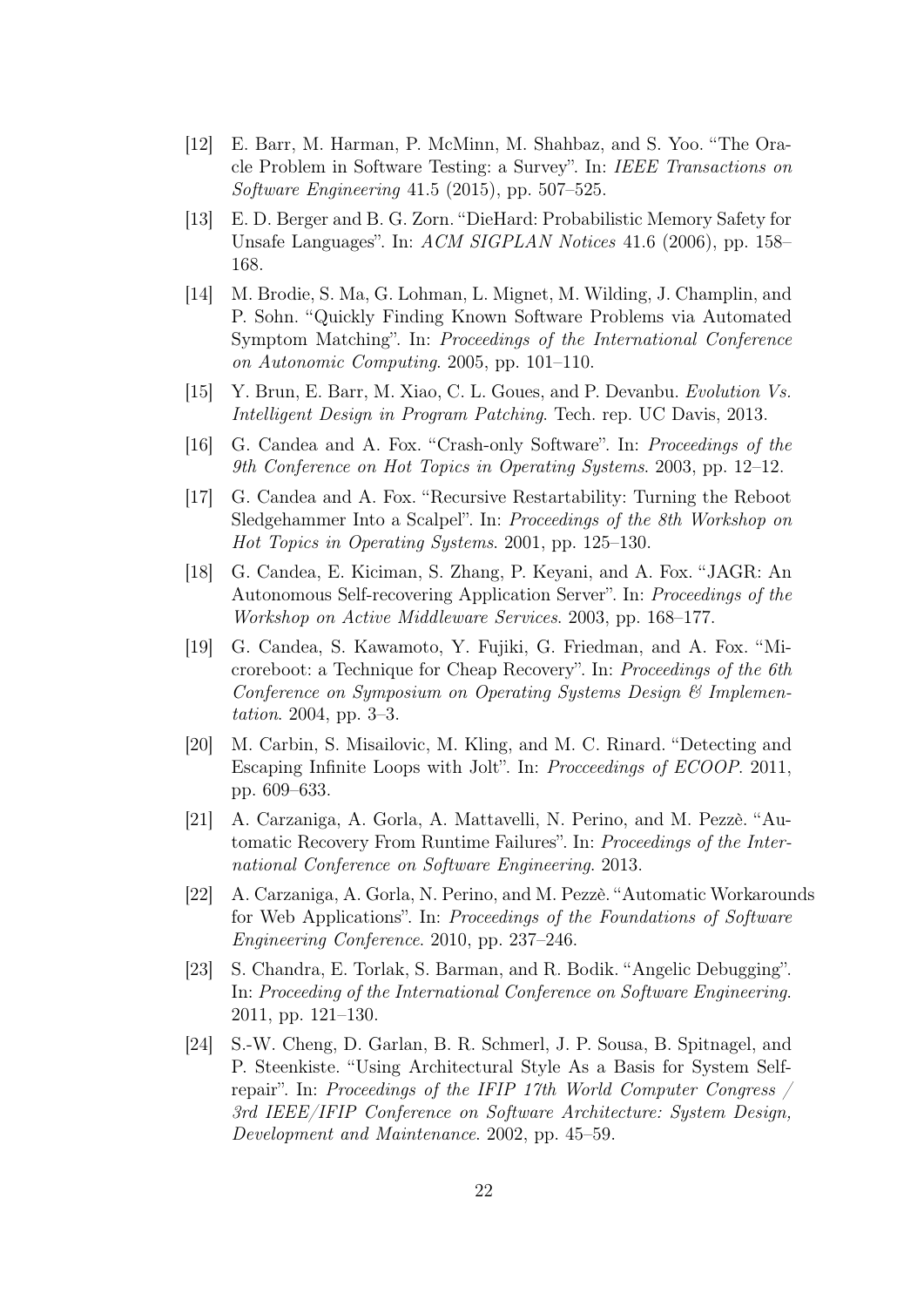- <span id="page-22-5"></span>[25] Z. Coker and M. Hafiz. "Program Transformations to Fix C Integers". In: Proceedings of the International Conference on Software Engineering. 2013, pp. 792–801.
- <span id="page-22-0"></span>[26] B. Cornu, L. Seinturier, and M. Monperrus. "Exception Handling Analysis and Transformation Using Fault Injection: Study of Resilience Against Unanticipated Exceptions". In: Information and Software Technology (2014).
- <span id="page-22-8"></span>[27] M. Costa, J. Crowcroft, M. Castro, A. Rowstron, L. Zhou, L. Zhang, and P. Barham. "Vigilante: End-to-end Containment of Internet Worms". In: ACM SIGOPS Operating Systems Review. Vol. 39. 5. 2005, pp. 133–147.
- <span id="page-22-3"></span>[28] V. Dallmeier, A. Zeller, and B. Meyer. "Generating Fixes From Object Behavior Anomalies". In: Proceedings of the International Conference on Automated Software Engineering. 2009.
- <span id="page-22-7"></span>[29] B. Daniel, V. Jagannath, D. Dig, and D. Marinov. "ReAssert: Suggesting Repairs for Broken Unit Tests". In: Proceedings of the 24th IEEE/ACM International Conference on Automated Software Engineering. 2009, pp. 433–444.
- <span id="page-22-4"></span>[30] V. Debroy and W. Wong. "Using Mutation to Automatically Suggest Fixes for Faulty Programs". In: Proceedings of the International Conference on Software Testing, Verification and Validation. 2010, pp. 65– 74.
- <span id="page-22-2"></span>[31] F. DeMarco, J. Xuan, D. Le Berre, and M. Monperrus. "Automatic Repair of Buggy If Conditions and Missing Preconditions with SMT". In: Proceedings of the 6th International Workshop on Constraints in Software Testing, Verification, and Analysis (CSTVA 2014). 2014.
- <span id="page-22-9"></span>[32] B. Demsky and M. Rinard. "Automatic Detection and Repair of Errors in Data Structures". In: ACM SIGPLAN Notices 38.11 (2003), pp. 78– 95.
- <span id="page-22-12"></span>[33] B. Demsky and A. Dash. "Bristlecone: a Language for Robust Software Systems". In: Proceedings of ECOOP. 2008, pp. 490–515.
- <span id="page-22-11"></span>[34] G. Denaro, M. Pezzè, and D. Tosi. "Ensuring Interoperable Serviceoriented Systems Through Engineered Self-healing". In: Proceedings of ESEC/FSE. 2009, pp. 253–262.
- <span id="page-22-6"></span>[35] L. A. Dennis, R. Monroy, and P. Nogueira. "Proof-directed Debugging and Repair". In: Seventh Symposium on Trends in Functional Programming. 2006, pp. 131–140.
- <span id="page-22-10"></span>[36] K. Dobolyi and W. Weimer. "Changing Java's Semantics for Handling Null Pointer Exceptions". In: 19th International Symposium on Software Reliability Engineering. 2008, pp. 47–56.
- <span id="page-22-1"></span>[37] J. Duraes and H. Madeira. "Emulation of Software Faults: a Field Data Study and a Practical Approach". In: IEEE Transactions on Software Engineering 32.11 (2006), pp. 849–867.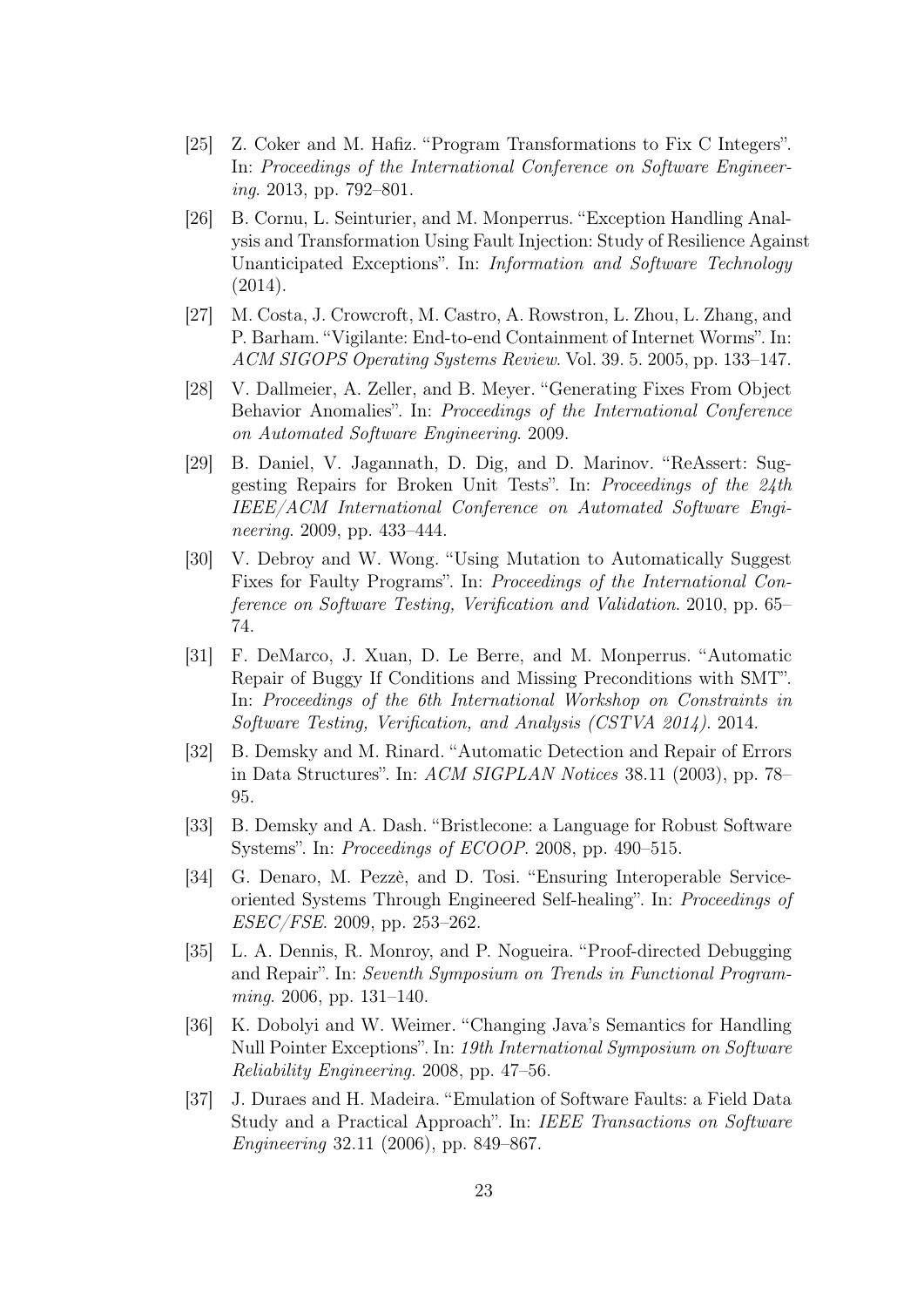- <span id="page-23-11"></span>[38] T. Durieux, M. Martinez, M. Monperrus, R. Sommerard, and J. Xuan. Automatic Repair of Real Bugs: An Experience Report on the Defects4J Dataset. Tech. rep. 1505.07002. Arxiv, 2015.
- <span id="page-23-0"></span>[39] M. Eisenstadt. "My Hairiest Bug War Stories". In: Communications of the ACM 40.4 (1997), pp. 30–37.
- <span id="page-23-9"></span>[40] B. Elkarablieh, I. Garcia, Y. Suen, and S. Khurshid. "Assertion-based Repair of Complex Data Structures". In: Proceedings of the Twentysecond IEEE/ACM International Conference on Automated Software Engineering. 2007, pp. 64–73.
- <span id="page-23-3"></span>[41] H. ETO and K. Yoda. "Propolice: Improved Stacksmashing Attack Detection". In: IPSJ SIG Notes 75 (2001), pp. 181–188.
- <span id="page-23-2"></span>[42] S. Forrest, T. Nguyen, W. Weimer, and C. Le Goues. "A Genetic Programming Approach to Automated Software Repair". In: Proceedings of the 11th Annual Conference on Genetic and Evolutionary Computation. 2009, pp. 947–954.
- <span id="page-23-8"></span>[43] G. Friedrich, M. Fugini, E. Mussi, B. Pernici, and G. Tagni. "Exception Handling for Repair in Service-Based Processes". In: IEEE Transactions on Software Engineering 36.2 (2010), pp. 198–215.
- <span id="page-23-10"></span>[44] Z. P. Fry, B. Landau, and W. Weimer. "A Human Study of Patch Maintainability". In: Proceedings of the International Symposium on Software Testing and Analysis. 2012, pp. 177–187.
- <span id="page-23-12"></span>[45] R. P. Gabriel and R. Goldman. "Conscientious Software". In: Acm Sigplan Notices. Vol. 41. 10. 2006, pp. 433–450.
- <span id="page-23-5"></span>[46] Z. Gao, Z. Chen, Y. Zou, and A. Memon. "SITAR: GUI Test Script Repair". In: IEEE Transactions on Software Engineering (2015).
- <span id="page-23-7"></span>[47] D. Garlan, S.-W. Cheng, and B. Schmerl. "Increasing System Dependability Through Architecture-based Self-repair". In: Architecting Dependable Systems. 2003, pp. 61–89.
- <span id="page-23-6"></span>[48] B. J. Garvin, M. B. Cohen, and M. B. Dwyer. "Using Feature Locality: Can We Leverage History to Avoid Failures During Reconfiguration?" In: Proceedings of the 8th Workshop on Assurances for Self-adaptive Systems. 2011, pp. 24–33.
- <span id="page-23-13"></span>[49] S. George, D. Evans, and S. Marchette. "A Biological Programming Model for Self-Healing". In: Proceedings of SSRS. 2013.
- <span id="page-23-1"></span>[50] D. Ghosh, R. Sharman, H. Raghav Rao, and S. Upadhyaya. "Selfhealing Systems—survey and Synthesis". In: *Decision Support Systems* 42.4 (2007), pp. 2164–2185.
- <span id="page-23-4"></span>[51] D. Gopinath, S. Khurshid, D. Saha, and S. Chandra. "Data-guided Repair of Selection Statements". In: Proceedings of the 36th International Conference on Software Engineering. 2014, pp. 243–253.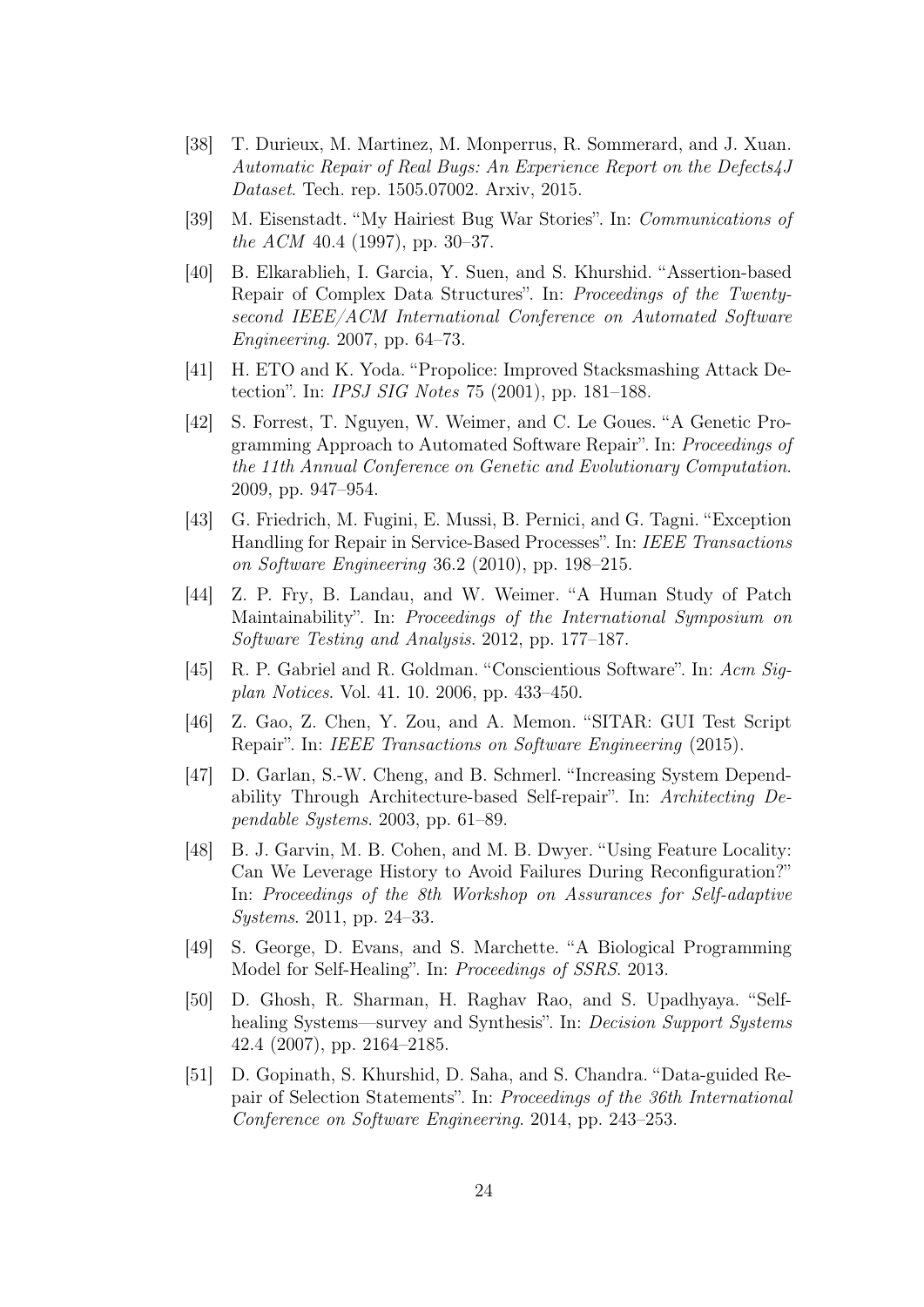- <span id="page-24-1"></span>[52] D. Gopinath, M. Z. Malik, and S. Khurshid. "Specification-based Program Repair Using SAT". In: Proceedings of the International Conference on Tools and Algorithms for the Construction and Analysis of Systems. 2011.
- <span id="page-24-2"></span>[53] C. L. Goues, T. Nguyen, S. Forrest, and W. Weimer. "GenProg: a Generic Method for Automatic Software Repair". In: IEEE Transactions on Software Engineering 38 (2012), pp. 54–72.
- <span id="page-24-4"></span>[54] A. Griesmayer, R. Bloem, and B. Cook. "Repair of Boolean Programs with An Application to C". In: *Computer Aided Verification*. 2006, pp. 358–371.
- <span id="page-24-10"></span>[55] B. Hartmann, D. MacDougall, J. Brandt, and S. R. Klemmer. "What Would Other Programmers Do: Suggesting Solutions to Error Messages". In: Proceedings of the SIGCHI Conference on Human Factors in Computing Systems. 2010, pp. 1019–1028.
- <span id="page-24-5"></span>[56] H. He and N. Gupta. "Automated Debugging Using Path-Based Weakest Preconditions". In: FASE. 2004, pp. 267–280.
- <span id="page-24-9"></span>[57] P. Hosek and C. Cadar. "Safe Software Updates via Multi-version Execution". In: Proceedings of the International Conference on Software Engineering. 2013, pp. 612–621.
- <span id="page-24-8"></span>[58] D. Hovemeyer and W. Pugh. "Finding Bugs Is Easy". In: ACM SIG-PLAN Notices 39.12 (2004).
- <span id="page-24-0"></span>[59] Y. Huang, C. Kintala, N. Kolettis, and N. Fulton. "Software Rejuvenation: Analysis, Module and Applications". In: Proceedings of the International Symposium on Fault-Tolerant Computing. 1995, pp. 381– 390.
- <span id="page-24-6"></span>[60] D. Jackson and M. Vaziri. "Finding Bugs with a Constraint Solver". In: Proceedings of the 2000 ACM SIGSOFT International Symposium on Software Testing and Analysis. 2000, pp. 14–25.
- <span id="page-24-11"></span>[61] D. Jeffrey, M. Feng, N. Gupta, and R. Gupta. "BugFix: a Learningbased Tool to Assist Developers in Fixing Bugs". In: ICPC. 2009, pp. 70– 79.
- <span id="page-24-12"></span>[62] D. Jeffrey, N. Gupta, and R. Gupta. "Fault Localization Using Value Replacement". In: Proceedings of the International Symposium on Software Testing and Analysis. 2008, pp. 167–178.
- <span id="page-24-3"></span>[63] S. Jha, S. Gulwani, S. A. Seshia, and A. Tiwari. "Oracle-guided Componentbased Program Synthesis". In: Proceedings of the International Conference on Software Engineering. Vol. 1. 2010, pp. 215–224.
- <span id="page-24-7"></span>[64] G. Jin, L. Song, W. Zhang, S. Lu, and B. Liblit. "Automated Atomicityviolation Fixing". In: Proceedings of the 32nd ACM SIGPLAN Conference on Programming Language Design and Implementation. 2011, pp. 389–400.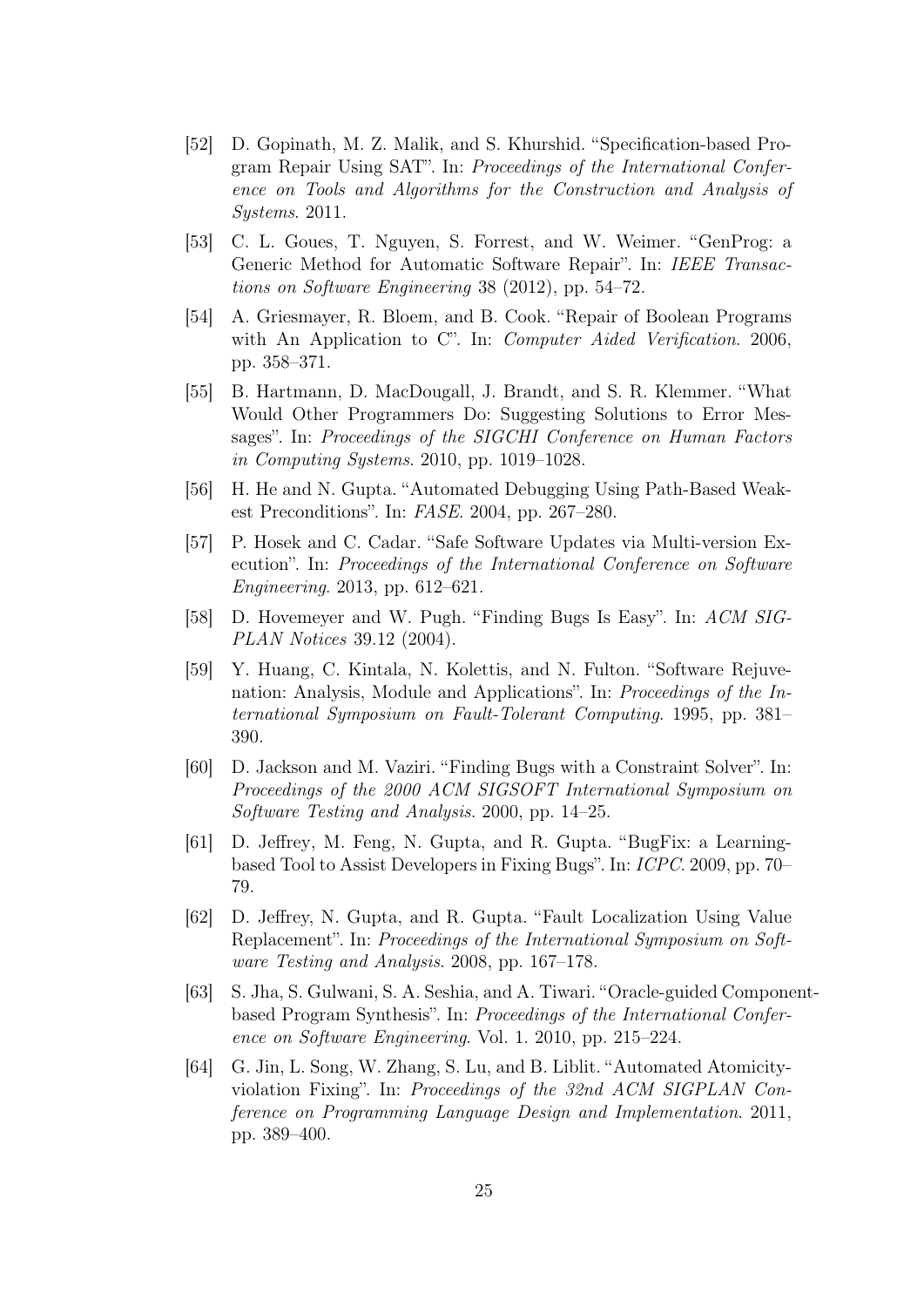- <span id="page-25-13"></span>[65] B. Jobstmann, A. Griesmayer, and R. Bloem. "Program Repair As a Game". In: Computer Aided Verification. 2005, pp. 226–238.
- <span id="page-25-5"></span>[66] J. Jones and M. Harrold. "Empirical Evaluation of the Tarantula Automatic Fault-localization Technique". In: Proceedings of the 20th IEEE/ACM International Conference on Automated Software Engineering. 2005, pp. 273–282.
- <span id="page-25-3"></span>[67] H. Jula, D. Tralamazza, C. Zamfir, and G. Candea. "Deadlock Immunity: Enabling Systems to Defend Against Deadlocks". In: Proceedings of the 8th USENIX Conference on Operating Systems Design and Implementation. 2008, pp. 295–308.
- <span id="page-25-9"></span>[68] A. Kadav, M. J. Renzelmann, and M. M. Swift. "Tolerating Hardware Device Failures in Software". In: Proceedings of the ACM SIGOPS 22nd Symposium on Operating Systems Principles. 2009, pp. 59–72.
- <span id="page-25-4"></span>[69] S. Kaleeswaran, V. Tulsian, A. Kanade, and A. Orso. "Minthint: Automated Synthesis of Repair Hints". In: Proceedings of the International Conference on Software Engineering. 2014, pp. 266–276.
- <span id="page-25-11"></span>[70] S. Kalvala and R. Warburton. "A Formal Approach to Fixing Bugs". In: Formal Methods, Foundations and Applications. 2011, pp. 172–187.
- <span id="page-25-8"></span>[71] A. Kalyanpur, B. Parsia, E. Sirin, and B. Cuenca-Grau. "Repairing Unsatisfiable Concepts in OWL Ontologies". In: The Semantic Web: Research and Applications. Vol. 4011. 2006, pp. 170–184.
- <span id="page-25-12"></span>[72] M. Kasbekar, C. Narayanan, and C. Das. "Selective Checkpointing and Rollbacks in Multi-threaded Object-oriented Environment". In: IEEE Transactions on Reliability 48.4 (1999), pp. 325–337.
- <span id="page-25-6"></span>[73] Y. Ke, K. T. Stolee, C. Le Goues, and Y. Brun. "Repairing Programs with Semantic Code Search". In: Proceedings of the International Conference on Automated Software Engineering. 2015.
- <span id="page-25-2"></span>[74] C. Kern and J. Esparza. "Automatic Error Correction of Java Programs". In: Formal Methods for Industrial Critical Systems. 2010, pp. 67– 81.
- <span id="page-25-10"></span>[75] Y. Khmelevsky, M. C. Rinard, and S. Sidiroglou-Douskos. "A Source-tosource Transformation Tool for Error Fixing." In: Proceedings of CAS-CON. 2013, pp. 147–160.
- <span id="page-25-1"></span>[76] D. Kim, J. Nam, J. Song, and S. Kim. "Automatic Patch Generation Learned From Human-Written Patches". In: Proceedings of ICSE'2013. 2013.
- <span id="page-25-0"></span>[77] D. E. Knuth. "The Errors of TEX". In: Softw., Pract. Exper. 19.7 (1989), pp. 607–685.
- <span id="page-25-7"></span>[78] R. Könighofer and R. Bloem. "Automated Error Localization and Correction for Imperative Programs". In: Formal Methods in Computer-Aided Design (FMCAD), 2011. 2011, pp. 91–100.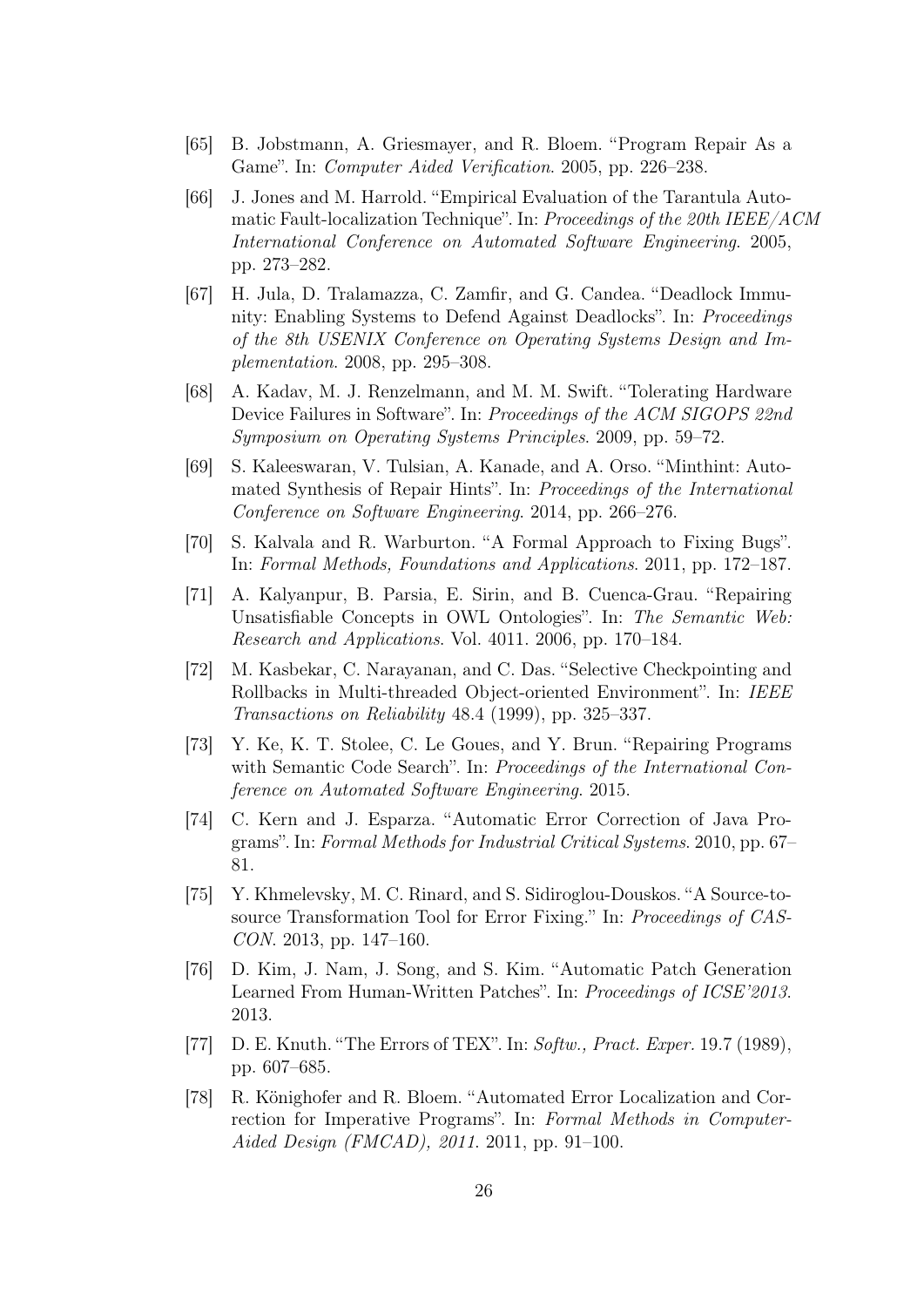- <span id="page-26-4"></span>[79] R. Könighofer and R. Bloem. "Repair with On-the-fly Program Analysis". In: Hardware and Software: Verification and Testing. 2013, pp. 56– 71.
- <span id="page-26-6"></span>[80] R. Koo and S. Toueg. "Checkpointing and Rollback-recovery for Distributed Systems". In: IEEE Transactions on Software Engineering 1 (1987), pp. 23–31.
- <span id="page-26-0"></span>[81] M. Lake. Epic Failures: 11 Infamous Software Bugs. http://www. [computerworld.com/article/2515483/enterprise-applications/](http://www.computerworld.com/article/2515483/enterprise-applications/epic-failures--11-infamous-software-bugs.html) [epic-failures--11-infamous-software-bugs.html](http://www.computerworld.com/article/2515483/enterprise-applications/epic-failures--11-infamous-software-bugs.html). 2010.
- <span id="page-26-5"></span>[82] J. L. Lawall, J. Brunel, N. Palix, R. R. Hansen, H. Stuart, and G. Muller. "WYSIWIB: a Declarative Approach to Finding API Protocols and Bugs in Linux Code". In: International Conference on Dependable Systems  $\mathcal{B}$  Networks. 2009, pp. 43–52.
- <span id="page-26-3"></span>[83] N. Lazaar, A. Gotlieb, and Y. Lebbah. "A Framework for the Automatic Correction of Constraint Programs". In: Proceedings of the International Conference on Software Testing, Verification and Validation. 2011, pp. 319–326.
- <span id="page-26-2"></span>[84] C. Le Goues, M. Dewey-Vogt, S. Forrest, and W. Weimer. "A Systematic Study of Automated Program Repair: Fixing 55 Out of 105 Bugs for \$8 Each". In: Proceedings of the International Conference on Software Engineering. 2012, pp. 3–13.
- <span id="page-26-1"></span>[85] C. Le Goues, S. Forrest, and W. Weimer. "Current Challenges in Automatic Software Repair". In: Software Quality Journal 21.3 (2013), pp. 421–443.
- <span id="page-26-9"></span>[86] C. Le Goues, N. Holtschulte, E. K. Smith, Y. Brun, P. Devanbu, S. Forrest, and W. Weimer. "The ManyBugs and IntroClass Benchmarks for Automated Repair of C Programs". In: IEEE Transactions on Software Engineering (TSE), in press (2015).
- <span id="page-26-10"></span>[87] R. Levinson. "Unified Planning and Execution for Autonomous Software Repair". In: Workshop on Plan Execution: a Reality Check. 2005.
- <span id="page-26-8"></span>[88] C. Lewis and J. Whitehead. "Runtime Repair of Software Faults Using Event-driven Monitoring". In: Proceedings of the 32nd ACM/IEEE International Conference on Software Engineering - ICSE '10 2 (2010), p. 275.
- <span id="page-26-7"></span>[89] Z. Liang and R. Sekar. "Fast and Automated Generation of Attack Signatures: a Basis for Building Self-protecting Servers". In: Proceedings of the 12th ACM Conference on Computer and Communications Security. 2005, pp. 213–222.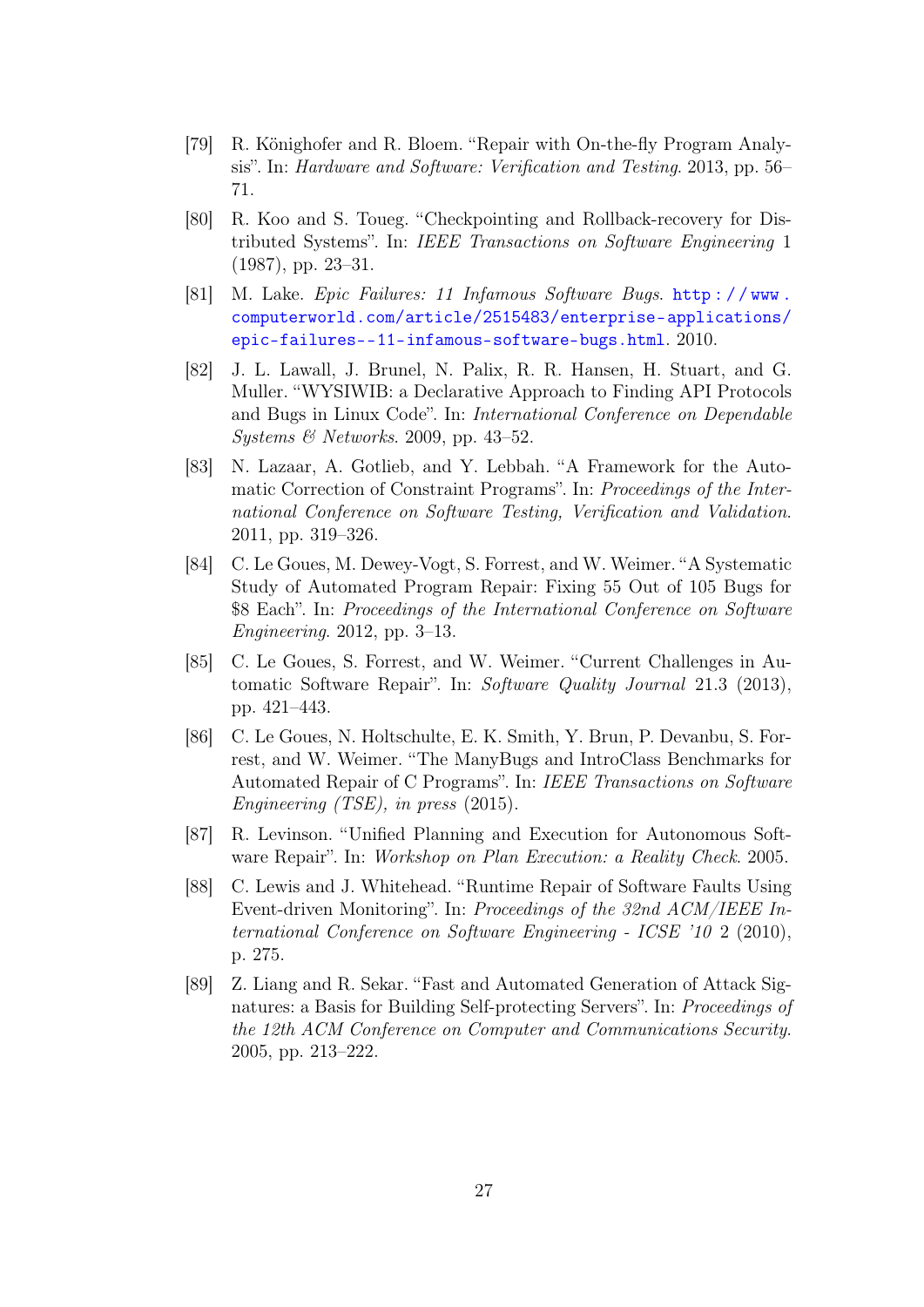- <span id="page-27-2"></span>[90] Z. Lin, X. Jiang, D. Xu, B. Mao, and L. Xie. "AutoPaG: Towards Automated Software Patch Generation with Source Code Root Cause Identification and Repair". In: Proceedings of the 2nd ACM Symposium on Information, Computer and Communications Security. 2007, pp. 329– 340.
- <span id="page-27-1"></span>[91] C. Liu, J. Yang, L. Tan, and M. Hafiz. "R2Fix: Automatically Generating Bug Fixes From Bug Reports". In: Proceedings of the International Conference on Software Testing, Verification and Validation (ICST). 2013, pp. 282–291.
- <span id="page-27-7"></span>[92] P. Liu and C. Zhang. "Axis: Automatically Fixing Atomicity Violations Through Solving Control Constraints". In: Proceedings of the 2012 International Conference on Software Engineering. 2012, pp. 299–309.
- <span id="page-27-3"></span>[93] M. E. Locasto, S. Sidiroglou, and A. D. Keromytis. "Software Self-Healing Using Collaborative Application Communities". In: Proceedings of the Network and Distributed System Security Symposium. 2006.
- <span id="page-27-0"></span>[94] F. Logozzo and T. Ball. "Modular and Verified Automatic Program Repair". In: Proceedings of the 27th ACM International Conference on Object Oriented Programming Systems Languages and Applications. 2012.
- <span id="page-27-6"></span>[95] F. Logozzo and M. Martel. "Automatic Repair of Overflowing Expressions with Abstract Interpretation". In: Semantics, Abstract Interpretation, and Reasoning About Programs: Essays Dedicated to David A. Schmidt on the Occasion of His Sixtieth Birthday. Vol. 129. 2013, pp. 341– 357.
- <span id="page-27-9"></span>[96] F. Long, V. Ganesh, M. Carbin, S. Sidiroglou, and M. Rinard. "Automatic Input Rectification". In: Proceedings of ICSE. 2012.
- <span id="page-27-5"></span>[97] F. Long and M. C. Rinard. "Prophet: Automatic Patch Generation via Learning From Successful Patches". In: Proceedings of the Yymposium on Principles of Programming Languages. 2016.
- <span id="page-27-4"></span>[98] F. Long and M. C. Rinard. "Staged Program Repair with Condition Synthesis". In: Proceedings of ESEC/FSE. 2015.
- <span id="page-27-8"></span>[99] F. Long, S. Sidiroglou-Douskos, D. Kim, and M. Rinard. "Sound Input Filter Generation for Integer Overflow Errors". In: ACM SIGPLAN Notices 49.1 (2014), pp. 439–452.
- <span id="page-27-10"></span>[100] F. Long, S. Sidiroglou-Douskos, and M. C. Rinard. "Automatic Runtime Error Repair and Containment via Recovery Shepherding". In: ACM SIGPLAN Conference on Programming Language Design and Implementation, 2014.
- <span id="page-27-11"></span>[101] M. Malik, J. Siddiqi, and S. Khurshid. "Constraint-Based Program Debugging Using Data Structure Repair". In: International Conference on Software Testing, Verification and Validation (ICST). 2011, pp. 190– 199.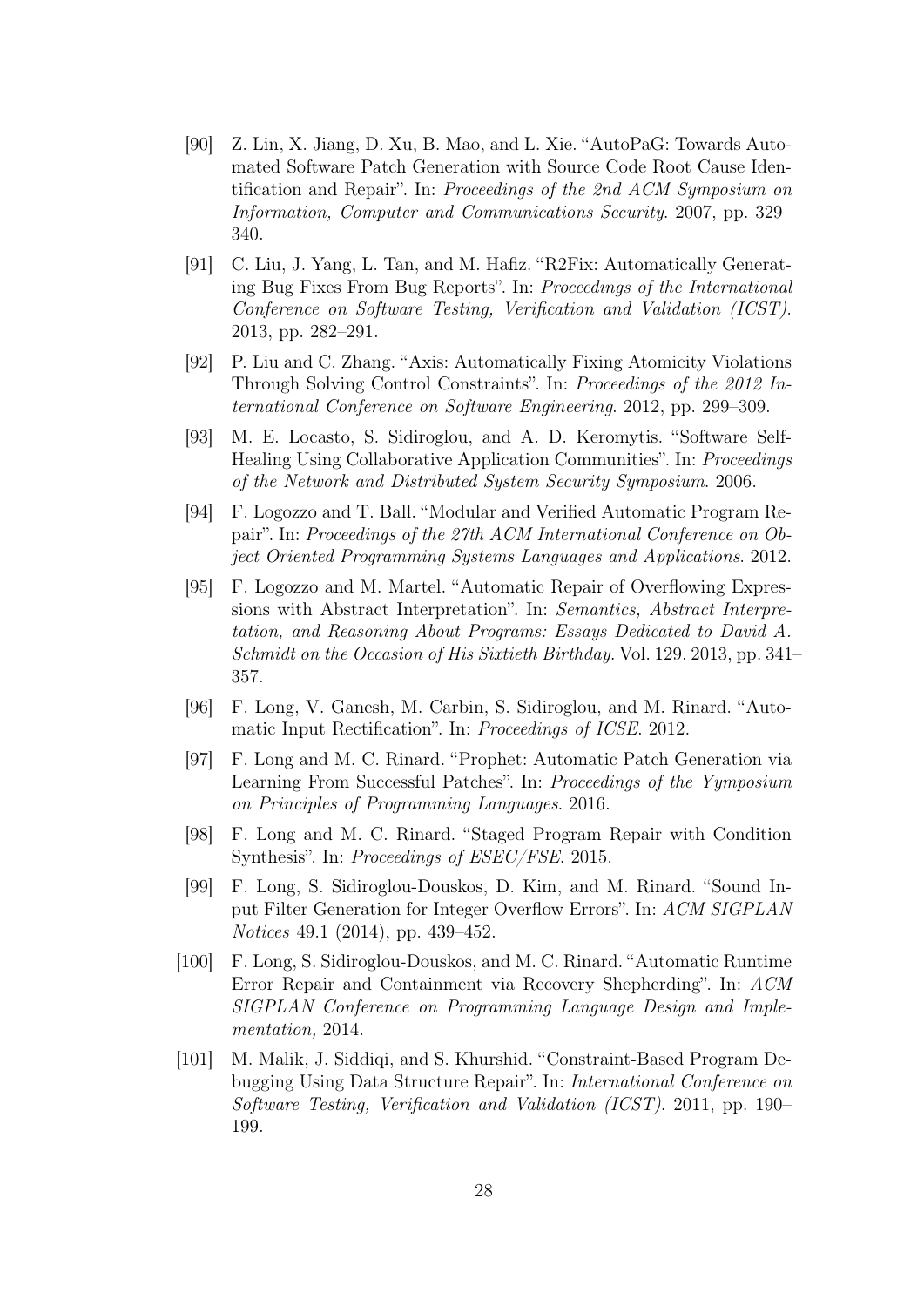- <span id="page-28-5"></span>[102] S. L. Marcote and M. Monperrus. Automatic Repair of Infinite Loops. Tech. rep. 1504.05078. Arxiv, 2015.
- <span id="page-28-3"></span>[103] M. Martinez and M. Monperrus. "Mining Software Repair Models for Reasoning on the Search Space of Automated Program Fixing". In: Empirical Software Engineering 20.1 (Sept. 2015), pp. 176–205.
- <span id="page-28-4"></span>[104] M. Martinez, W. Weimer, and M. Monperrus. "Do the Fix Ingredients Already Exist? An Empirical Inquiry into the Redundancy Assumptions of Program Repair Approaches". In: Proceedings of the International Conference on Software Engineering. 2014.
- <span id="page-28-6"></span>[105] S. Mechtaev, J. Yi, and A. Roychoudhury. "DirectFix: Looking for Simple Program Repairs". In: Proceedings of the 37th International Conference on Software Engineering. 2015.
- <span id="page-28-10"></span>[106] A. M. Memon. "Automatically Repairing Event Sequence-based GUI Test Suites for Regression Testing". In: ACM Transactions on Software Engineering and Methodology 18.2 (2008), p. 4.
- <span id="page-28-12"></span>[107] N. Meng, M. Kim, and K. S. McKinley. "LASE: Locating and Applying Systematic Edits by Learning From Examples". In: Proceedings of the International Conference on Software Engineering. 2013, pp. 502–511.
- <span id="page-28-11"></span>[108] N. Meng, M. Kim, and K. S. McKinley. "Systematic Editing: Generating Program Transformations From An Example". In: Proceedings of the 32Nd ACM SIGPLAN Conference on Programming Language Design and Implementation. 2011, pp. 329–342.
- <span id="page-28-1"></span>[109] M. G. Merideth. "Enhancing Survivability with Proactive Fault-containment". In: The 2003 International Conference on Dependable Systems and Networks. 2003.
- <span id="page-28-7"></span>[110] B. Meyer. "Applying 'design by Contract". In: *Computer* 25.10 (1992), pp. 40–51.
- <span id="page-28-2"></span>[111] M. Monperrus. "A Critical Review of "Automatic Patch Generation Learned from Human-Written Patches": Essay on the Problem Statement and the Evaluation of Automatic Software Repair". In: Proceedings of the International Conference on Software Engineering. 2014, pp. 234– 242.
- <span id="page-28-0"></span>[112] M. Monperrus. Principles of Antifragile Software. Arxiv 1404.3056. 2014.
- <span id="page-28-8"></span>[113] P. Muntean, V. K. Kommanapalli, A. Ibing, and C. Eckert. "Automated Generation of Buffer Overflows Quick Fixes Using Symbolic Execution and SMT". In: International Conference on Computer Safety, Reliability & Security (SAFECOMP'15). 2015.
- <span id="page-28-9"></span>[114] C. Nentwich, W. Emmerich, and A. Finkelstein. "Consistency Management with Repair Actions". In: Proceedings of the 25th International Conference on Software Engineering. 2003, pp. 455–464.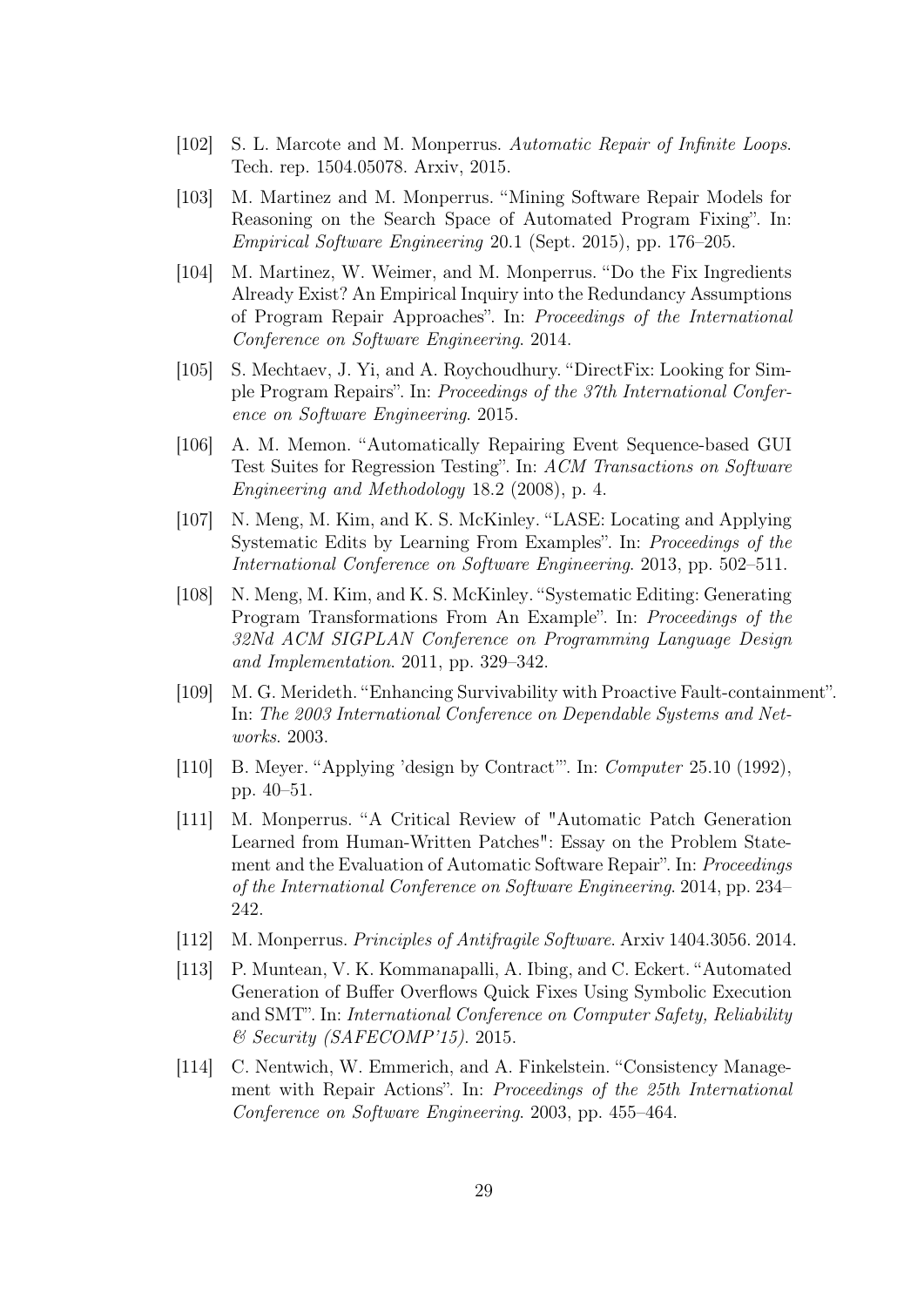- <span id="page-29-2"></span>[115] H. D. T. Nguyen, D. Qi, A. Roychoudhury, and S. Chandra. "SemFix: Program Repair via Semantic Analysis". In: Proceedings of the International Conference on Software Engineering. 2013.
- <span id="page-29-6"></span>[116] H. H. Nguyen and M. Rinard. "Detecting and Eliminating Memory Leaks Using Cyclic Memory Allocation". In: Proceedings of the 6th International Symposium on Memory Management. 2007, pp. 15–30.
- <span id="page-29-5"></span>[117] M. Nica, S. Nica, and F. Wotawa. "On the Use of Mutations and Testing for Debugging". In: Software: Practice and Experience 43.9 (2013), pp. 1121–1142.
- <span id="page-29-8"></span>[118] G. Novark, E. Berger, and B. Zorn. "Exterminator: Automatically Correcting Memory Errors with High Probability". In: ACM SIGPLAN Notices 42.6 (2007), pp. 1–11.
- <span id="page-29-11"></span>[119] Y. Padioleau, J. Lawall, R. Hansen, and G. Muller. "Documenting and Automating Collateral Evolutions in Linux Device Drivers". In: ACM SIGOPS Operating Systems Review 42.4 (2008), pp. 247–260.
- <span id="page-29-9"></span>[120] J. H. Perkins, G. Sullivan, W.-F. Wong, Y. Zibin, M. D. Ernst, M. Rinard, S. Kim, S. Larsen, S. Amarasinghe, J. Bachrach, M. Carbin, C. Pacheco, F. Sherwood, and S. Sidiroglou. "Automatically Patching Errors in Deployed Software". In: Proceedings of the ACM SIGOPS 22nd symposium on Operating systems principles - SOSP '09 (2009), p. 87.
- <span id="page-29-7"></span>[121] B. Pernici and A. M. Rosati. "Automatic Learning of Repair Strategies for Web Services". In: Proceedings of the Fifth European Conference on Web Services. 2007, pp. 119–128.
- <span id="page-29-0"></span>[122] M. Pezzè, M. C. Rinard, W. Weimer, and A. Zeller. Self-Repairing Programs, Report From Dagstuhl Seminar. Tech. rep. 11062. Schloss Dagstuhl – Leibniz-Zentrum für Informatik, 2011.
- <span id="page-29-3"></span>[123] Y. Qi, X. Mao, and Y. Lei. "Efficient Automated Program Repair Through Fault-Recorded Testing Prioritization". In: Proceedings of ICSM. 2013.
- <span id="page-29-12"></span>[124] Y. Qi, X. Mao, and Y. Lei. "Program Repair As Sound Optimization of Broken Programs". In: International Symposium on Theoretical Aspects of Software Engineering. 2009.
- <span id="page-29-4"></span>[125] Y. Qi, X. Mao, Y. Lei, Z. Dai, and C. Wang. "The Strength of Random Search on Automated Program Repair". In: Proceedings of the 36th International Conference on Software Engineering. 2014, pp. 254–265.
- <span id="page-29-10"></span>[126] Z. Qi, F. Long, S. Achour, and M. Rinard. "An Analysis of Patch Plausibility and Correctness for Generate-And-Validate Patch Generation Systems". In: Proceedings of ISSTA. 2015.
- <span id="page-29-1"></span>[127] F. Qin, J. Tucek, J. Sundaresan, and Y. Zhou. "Rx: Treating Bugs As Allergies—a Safe Method to Survive Software Failures". In: ACM SIGOPS Operating Systems Review 39.5 (2005), pp. 235–248.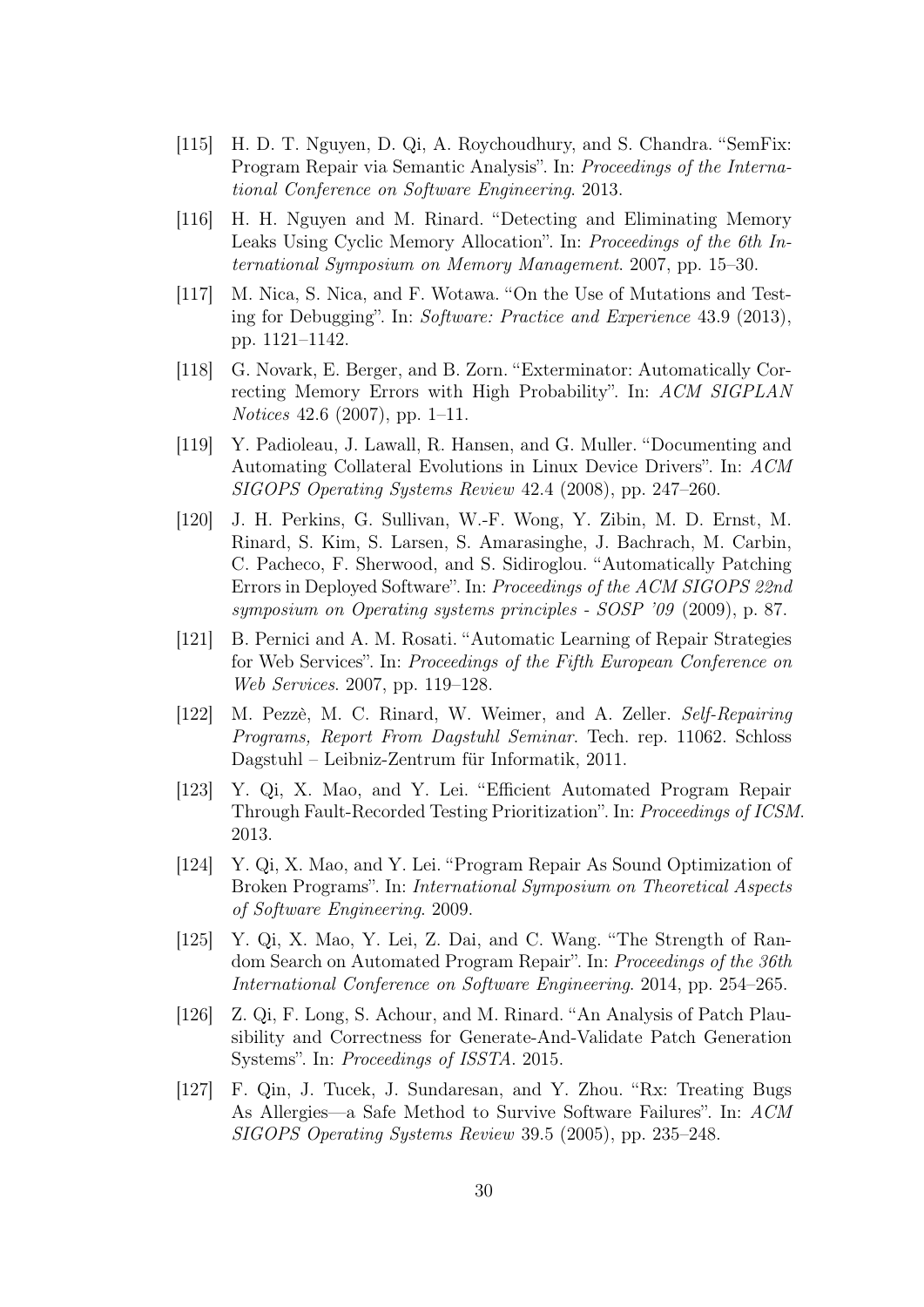- <span id="page-30-10"></span>[128] B. Randell. "System Structure for Software Fault Tolerance". In: IEEE Transactions on Software Engineering 2 (1975), pp. 220–232.
- <span id="page-30-8"></span>[129] M. Rebaudengo, M. S. Reorda, M. Violante, and M. Torchiano. "A Source-to-source Compiler for Generating Dependable Software". In: International Workshop on Source Code Analysis and Manipulation. 2001, pp. 33–42.
- <span id="page-30-5"></span>[130] M. Rinard, C. Cadar, D. Dumitran, D. Roy, T. Leu, and W. Beebee Jr. "Enhancing Server Availability and Security Through Failure-oblivious Computing". In: Proceedings of the 6th Conference on Symposium on Operating Systems, Design & Implementation. 2004, pp. 21–21.
- <span id="page-30-11"></span>[131] M. Rinard, M. Ernst, and J. Perkins. *Collaborative Learning for Secu*rity and Repair in Application Communities. Tech. rep. Massachusetts Institute of Technology, 2011.
- <span id="page-30-7"></span>[132] M. Rinard. "Acceptability-oriented Computing". In: ACM SIGPLAN Notices 38.12 (2003), pp. 57–75.
- <span id="page-30-0"></span>[133] M. C. Rinard. Survival Techniques for Computer Programs. Tech. rep. MIT, 2006.
- <span id="page-30-6"></span>[134] M. Rinard, C. Cadar, D. Dumitran, D. M. Roy, and T. Leu. "A Dynamic Technique for Eliminating Buffer Overflow Vulnerabilities (and Other Memory Errors)". In: Proceedings of the 20th Annual Computer Security Applications Conference. 2004, pp. 82–90.
- <span id="page-30-12"></span>[135] J. Rohr. "STAREX Self-repair Routines: Software Recovery in the JPL-STAR Computer". In: Proceedings of FTCS. 1973.
- <span id="page-30-4"></span>[136] H. Samimi, M. Schäfer, S. Artzi, T. D. Millstein, F. Tip, and L. J. Hendren. "Automated Repair of HTML Generation Errors in PHP Applications Using String Constraint Solving". In: Proceedings of ICSE. 2012, pp. 277–287.
- <span id="page-30-3"></span>[137] E. Schulte, S. Forrest, and W. Weimer. "Automated Program Repair Through the Evolution of Assembly Code". In: Proceedings of the IEEE/ACM International Conference on Automated Software Engineering. 2010, pp. 313–316.
- <span id="page-30-1"></span>[138] A. Sethi et al. "A Survey of Fault Localization Techniques in Computer Networks". In: Science of Computer Programming 53.2 (2004), pp. 165– 194.
- <span id="page-30-9"></span>[139] A. Shaw, D. Doggett, and M. Hafiz. "Automatically Fixing C Buffer Overflows Using Program Transformations". In: International Conference on Dependable Systems and Networks. 2014, pp. 124–135.
- <span id="page-30-2"></span>[140] M. Shaw. "Self-healing: Softening Precision to Avoid Brittleness". In: Proceedings of the First Workshop on Self-healing Systems. 2002, pp. 111– 114.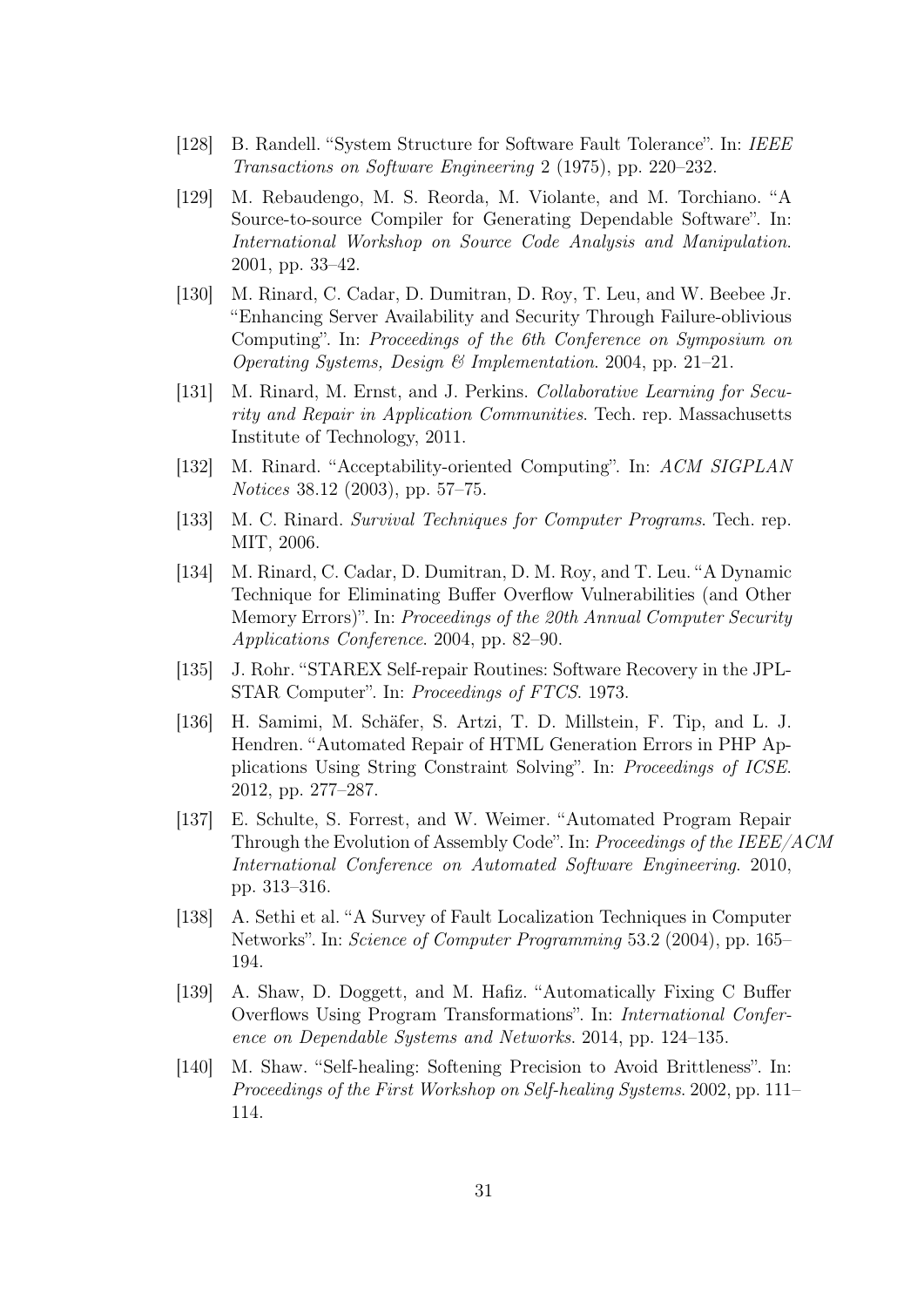- <span id="page-31-8"></span>[141] S. Sicard, F. Boyer, and N. De Palma. "Using Components for Architecturebased Management: the Self-repair Case". In: Proceedings of the 30th International Conference on Software Engineering. 2008, pp. 101–110.
- <span id="page-31-1"></span>[142] S. Sidiroglou and A. Keromytis. "Countering Network Worms Through Automatic Patch Generation". In: Security & Privacy 3.6 (2005), pp. 41– 49.
- <span id="page-31-2"></span>[143] S. Sidiroglou, O. Laadan, C. Perez, N. Viennot, J. Nieh, and A. Keromytis. "Assure: Automatic Software Self-healing Using Rescue Points". In: ACM Sigplan Notices 44.3 (2009), pp. 37–48.
- <span id="page-31-3"></span>[144] S. Sidiroglou, M. Locasto, S. Boyd, and A. Keromytis. "Building a Reactive Immune System for Software Services". In: Proceedings of the USENIX Annual Technical Conference. Vol. 161. 2005.
- <span id="page-31-4"></span>[145] S. Sidiroglou-Douskos, E. Lahtinen, F. Long, and M. Rinard. "Automatic Error Elimination by Horizontal Code Transfer Across Multiple Applications". In: Proceedings of the 36th ACM SIGPLAN Conference on Programming Language Design and Implementation. 2015, pp. 43– 54.
- <span id="page-31-9"></span>[146] S. Sidiroglou-Douskos, S. Misailovic, H. Hoffmann, and M. Rinard. "Managing Performance Vs. Accuracy Trade-offs with Loop Perforation". In: Proceedings of the 19th ACM SIGSOFT Symposium and the 13th European Conference on Foundations of Software Engineering. 2011, pp. 124–134.
- <span id="page-31-0"></span>[147] J. Silva. "A Survey on Algorithmic Debugging Strategies". In: Advances in Engineering Software 42.11 (2011), pp. 976–991.
- <span id="page-31-6"></span>[148] M. A. A. da Silva, A. Mougenot, X. Blanc, and R. Bendraou. "Towards Automated Inconsistency Handling in Design Models". In: Proceedings of the 22nd International Conference on Advanced Information Systems Engineering. 2010, pp. 348–362.
- <span id="page-31-5"></span>[149] R. Singh, S. Gulwani, and A. Solar-Lezama. "Automated Feedback Generation for Introductory Programming Assignments". In: ACM SIG-PLAN Notices. Vol. 48. 6. 2013, pp. 15–26.
- <span id="page-31-7"></span>[150] A. Smirnov and T. Chiueh. "DIRA: Automatic Detection, Identification, and Repair of Control-hijacking Attacks". In: The 12th Annual Network and Distributed System Security Symposium. 2005.
- <span id="page-31-10"></span>[151] E. K. Smith, E. Barr, C. Le Goues, and Y. Brun. "Is the Cure Worse Than the Disease? Overfitting in Automated Program Repair". In: Proceedings of the 10th Joint Meeting of the European Software Engineering Conference and ACM SIGSOFT Symposium on the Foundations of Software Engineering (ESEC/FSE). 2015.
- <span id="page-31-11"></span>[152] A. Somayaji, S. Hofmeyr, and S. Forrest. "Principles of a Computer Immune System". In: Proceedings of the 1997 Workshop on New Security Paradigms. 1998, pp. 75–82.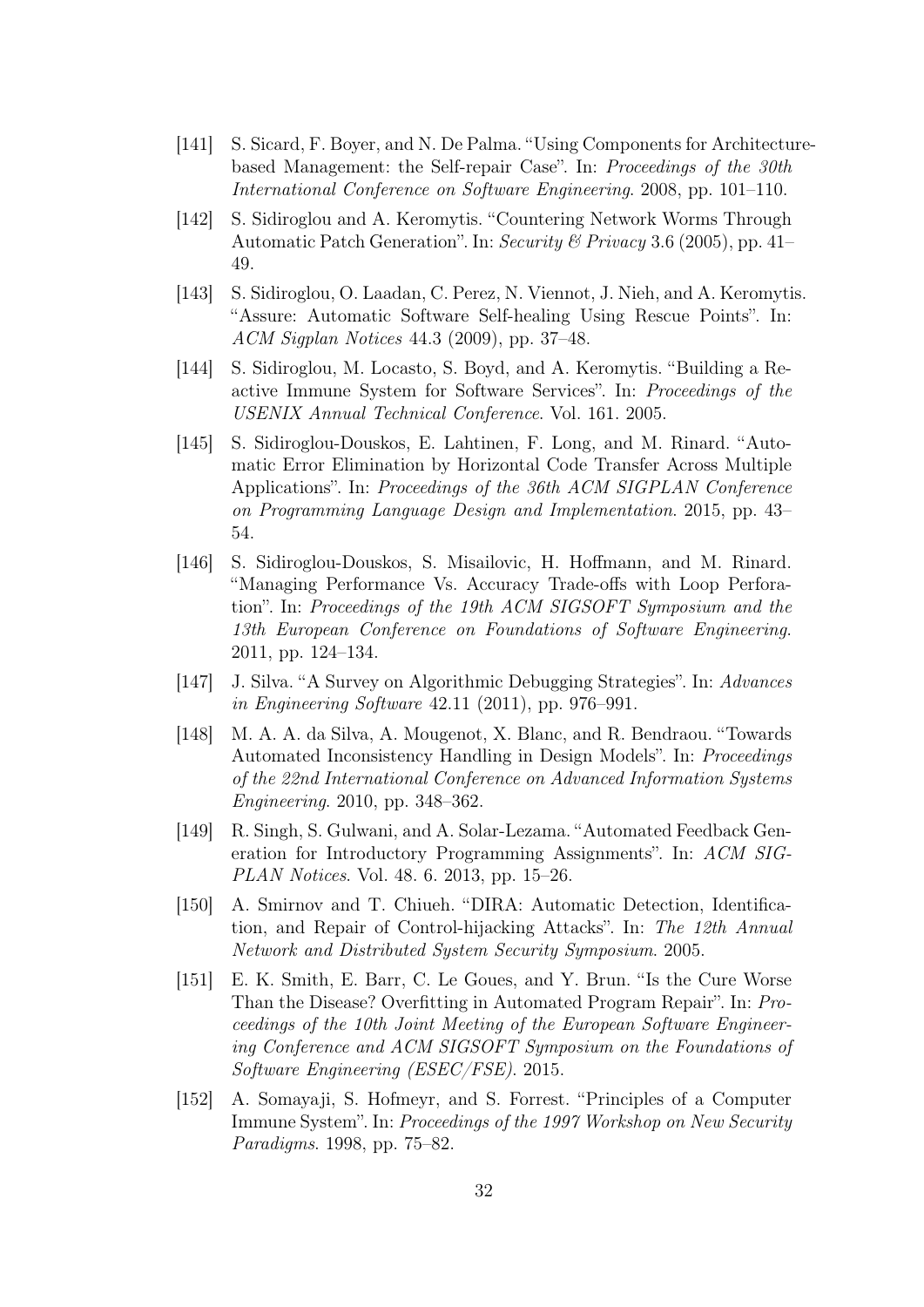- <span id="page-32-6"></span>[153] S. Son, K. S. McKinley, and V. Shmatikov. "Fix Me Up: Repairing Access-Control Bugs in Web Applications." In: Proceedings of the Network and Distributed System Security Symposium. 2013.
- <span id="page-32-1"></span>[154] H. Sözer, B. Tekinerdoğan, and M. Akşit. "FLORA: a Framework for Decomposing Software Architecture to Introduce Local Recovery". In: Software: Practice and Experience 39.10 (2009), pp. 869–889.
- <span id="page-32-2"></span>[155] M. Staats, M. W. Whalen, and M. P. E. Heimdahl. "Programs, Tests, and Oracles: the Foundations of Testing Revisited". In: Proceedings of the International Conference on Software Engineering. 2011, pp. 391– 400.
- <span id="page-32-4"></span>[156] M. Stumptner and F. Wotawa. "A Model-based Approach to Software Debugging". In: Proceedings on the Seventh International Workshop on Principles of Diagnosis. 1996.
- <span id="page-32-12"></span>[157] B. Sun, R. Chang, X. Chen, and A. Podgurski. "Automated Support for Propagating Bug Fixes". In: Proceedings of the International Symposium on Software Reliability Engineering. 2008, pp. 187–196.
- <span id="page-32-13"></span>[158] B. Sun, G. Shu, A. Podgurski, S. Li, S. Zhang, and J. Yang. "Propagating Bug Fixes with Fast Subgraph Matching". In: Proceedings of the International Symposium on Software Reliability Engineering. 2010, pp. 21–30.
- <span id="page-32-11"></span>[159] G. J. Sussman. Building Robust Systems An Essay. 2007.
- <span id="page-32-9"></span>[160] S. Tallam, C. Tian, R. Gupta, and X. Zhang. "Avoiding Program Failures Through Safe Execution Perturbations". In: International Conference on Computer Software and Applications. 2008.
- <span id="page-32-5"></span>[161] S. H. Tan and A. Roychoudhury. "Relifix: Automated Repair of Software Regressions". In: Proceedings of ICSE. 2015.
- <span id="page-32-10"></span>[162] Y. Tao, J. Kim, S. Kim, and C. Xu. "Automatically Generated Patches As Debugging Aids: a Human Study". In: Proceedings of the 22nd ACM SIGSOFT International Symposium on Foundations of Software Engineering. 2014, pp. 64–74.
- <span id="page-32-8"></span>[163] S. Thomas and L. Williams. "Using Automated Fix Generation to Secure SQL Statements". In: Proceedings of the Third International Workshop on Software Engineering for Secure Systems. 2007, p. 9.
- <span id="page-32-0"></span>[164] W. Torres-Pomales et al. Software Fault Tolerance: a Tutorial. Tech. rep. NASA-2000-tm210616. NASA, 2000.
- <span id="page-32-7"></span>[165] J. Tran, M. Godfrey, E. Lee, and R. Holt. "Architectural Repair of Open Source Software". In: Proceedings of the International Workshop on Program Comprehension. 2000, pp. 48–59.
- <span id="page-32-3"></span>[166] K. Tsipenyuk, B. Chess, and G. McGraw. "Seven Pernicious Kingdoms: a Taxonomy of Software Security Errors". In: Security & Privacy 3.6 (2005), pp. 81–84.